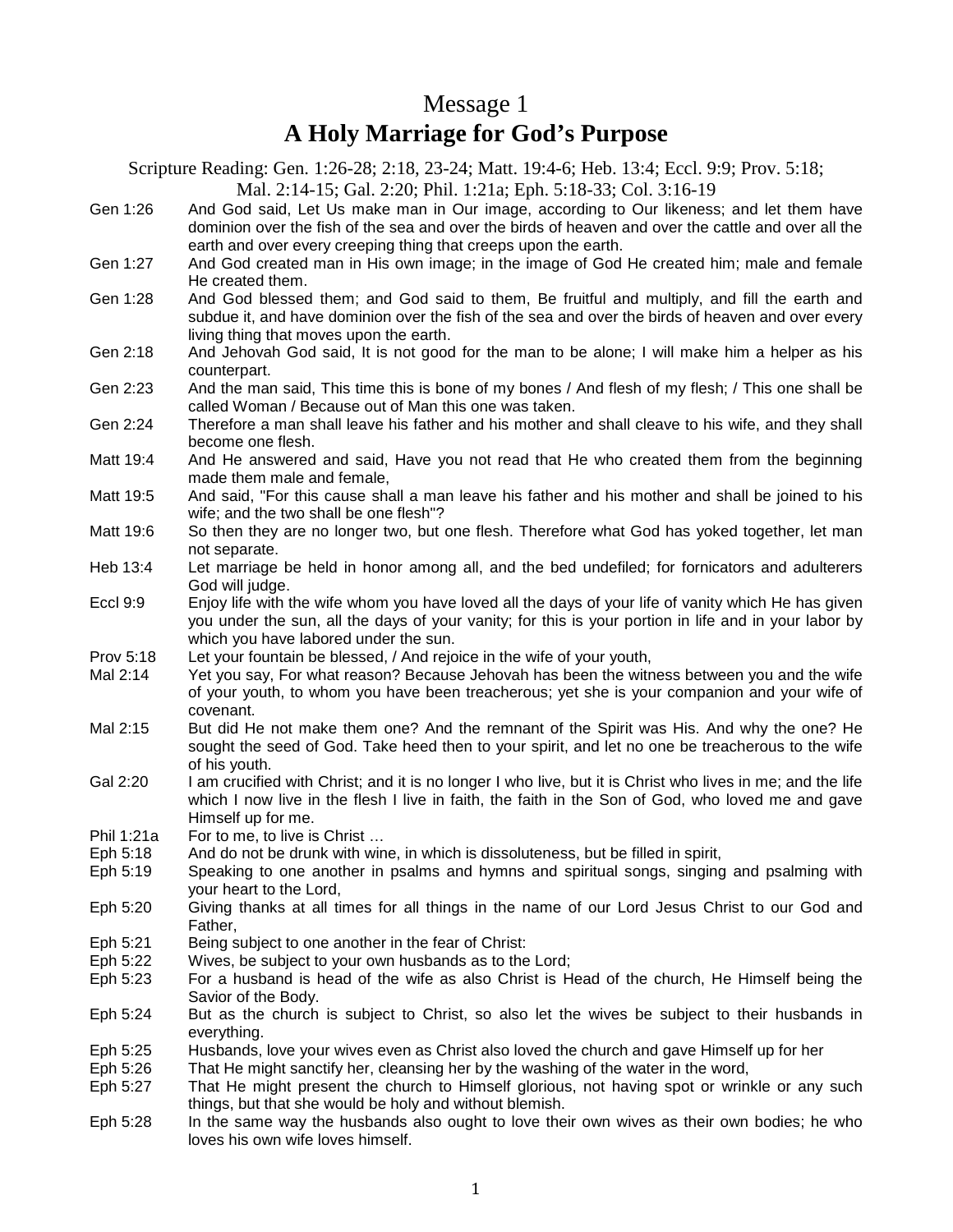- Eph 5:29 For no one ever hated his own flesh, but nourishes and cherishes it, even as Christ also the church,
- 
- Eph 5:30 Because we are members of His Body.<br>Eph 5:31 For this cause a man shall leave his fatl For this cause a man shall leave his father and mother and shall be joined to his wife, and the two shall be one flesh.
- Eph 5:32 This mystery is great, but I speak with regard to Christ and the church.
- Eph 5:33 Nevertheless you also, each one of you, in the same way love your own wife as yourself; and the wife should fear her husband.
- Col 3:16 Let the word of Christ dwell in you richly in all wisdom, teaching and admonishing one another with psalms and hymns and spiritual songs, singing with grace in your hearts to God.
- Col 3:17 And whatever you do in word or in deed, do all things in the name of the Lord Jesus, giving thanks to God the Father through Him.
- Col 3:18 Wives, be subject to your husbands, as is fitting in the Lord.
- Col 3:19 Husbands, love your wives and do not be bitter against them.

# **I. Married life is the foundation of the family life, and the family life is the basis of our daily life, and our daily life is the basis of the church life; this shows the crucial importance of our married life—Heb. 13:4:**<br>Heb 13:4 Let marriage be held in honor among all, and the

- Let marriage be held in honor among all, and the bed undefiled; for fornicators and adulterers God will judge.
- A. Marriage is a very important factor in the church life; whether a church is sound and healthy or loses its element and essence is very much dependent upon the marriage life; we should not consider the matter of marriage to be a light thing; we must hold it in honor—v. 4; cf. 1 Thes. 4:3-8.
	- Heb 13:4 Let marriage be held in honor among all, and the bed undefiled; for fornicators and adulterers God will judge.
	- 1 Thes 4:3 For this is the will of God, your sanctification: that you abstain from fornication;
	- 1 Thes 4:4 That each one of you know how to possess his own vessel in sanctification and honor,
	- 1 Thes 4:5 Not in the passion of lust, like the Gentiles who do not know God;
	- 1 Thes 4:6 That no one overstep and take advantage of his brother in the matter, because the Lord is the avenger concerning all these things, even as we also said before to you and solemnly charged.
	- 1 Thes 4:7 For God has not called us for uncleanness but in sanctification.
	- 1 Thes 4:8 Consequently, he who rejects, rejects not man but God, who also gives His Holy Spirit to you.
- B. Paul's burden in Ephesians 5 was to cover both married life and the church life at the same time; Paul did not separate married life from the church life; rather, he blended the two together, for he knew that married life is actually part of the church life—vv. 22-33.<br>Eph 5 be omitted.
	- be omitted.
	- Eph 5:22 Wives, be subject to your own husbands as to the Lord;
	- Eph 5:23 For a husband is head of the wife as also Christ is Head of the church, He Himself being the Savior of the Body.
	- Eph 5:24 But as the church is subject to Christ, so also let the wives be subject to their husbands in everything.
	- Eph 5:25 Husbands, love your wives even as Christ also loved the church and gave Himself up for her
	- Eph 5:26 That He might sanctify her, cleansing her by the washing of the water in the word,
	- Eph 5:27 That He might present the church to Himself glorious, not having spot or wrinkle or any such things, but that she would be holy and without blemish.
	- Eph 5:28 In the same way the husbands also ought to love their own wives as their own bodies; he who loves his own wife loves himself.
	- Eph 5:29 For no one ever hated his own flesh, but nourishes and cherishes it, even as Christ also the church,
	- Eph 5:30 Because we are members of His Body.
	- Eph 5:31 For this cause a man shall leave his father and mother and shall be joined to his wife, and the two shall be one flesh.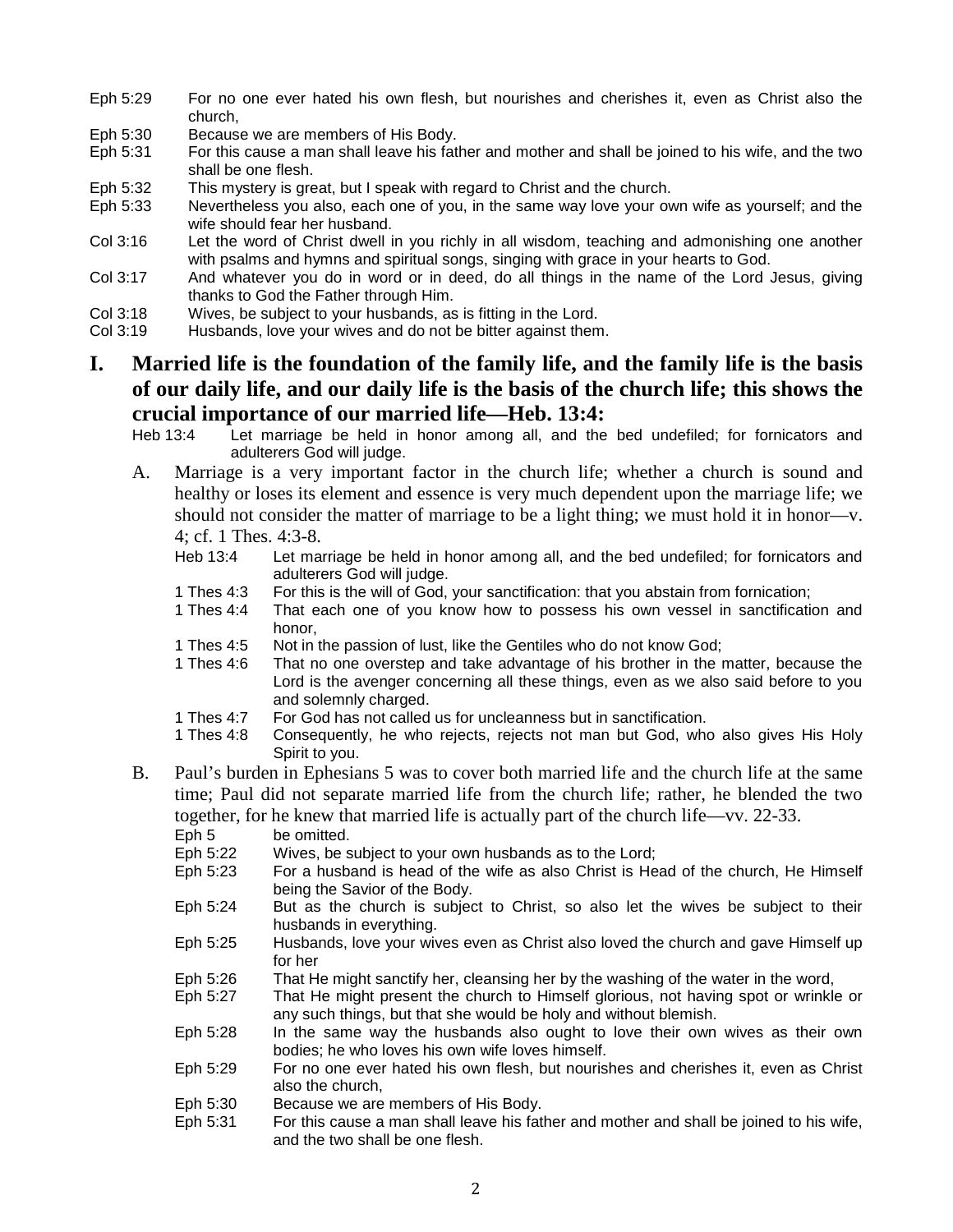- Eph 5:32 This mystery is great, but I speak with regard to Christ and the church.
- Nevertheless you also, each one of you, in the same way love your own wife as yourself; and the wife should fear her husband.

# **II. Marriage is ordained by God and is important to God—Gen. 2:18; Matt. 19:4- 5:**<br>Gen 2:18

- And Jehovah God said, It is not good for the man to be alone; I will make him a helper as his counterpart.
- Matt 19:4 And He answered and said, Have you not read that He who created them from the beginning made them male and female,
- Matt 19:5 And said, "For this cause shall a man leave his father and his mother and shall be joined to his wife; and the two shall be one flesh"?
- A. When God created man, He saw that it was not good for man to be alone, so He determined to make a helper for man as his counterpart; this shows that marriage is according to God's divine and holy ordination—Gen. 2:18:<br>Gen 2:18 And Jehovah God said. It is
	- And Jehovah God said, It is not good for the man to be alone; I will make him a helper as his counterpart.
	- 1. Immediately after God created man, He charged man to be "fruitful, and multiply, and replenish the earth, " that is, to fill the earth with human beings—1:28.
		- Gen 1:28 And God blessed them; and God said to them, Be fruitful and multiply, and fill the earth and subdue it, and have dominion over the fish of the sea and over the birds of heaven and over every living thing that moves upon the earth.
	- 2. This indicates that we need to be married properly according to God's purpose and for God's purpose; God's purpose in marriage is to use us to maintain the existence of mankind on earth—vv. 27-28.<br>Gen 1:27 And God created n

And God created man in His own image; in the image of God He created him; male and female He created them.

Gen 1:28 And God blessed them; and God said to them, Be fruitful and multiply, and fill the earth and subdue it, and have dominion over the fish of the sea and over the birds of heaven and over every living thing that moves upon the earth.

3. Man should enjoy God's provision for his living and the marriage life for man's existence and multiplication to replenish the earth that it may be possible for God to save some men in order to produce the church—the Body of Christ—which will issue in the New Jerusalem as God's eternal enlargement and expression according to God's eternal economy—Eccl. 9:7-9, and note  $7^1$ ; Prov. 5:18; Mal. 2:14-15, and note 151 ; Eph. 1:22-23; Rev. 21:2, 10.

 $E$ ccl  $9:7$ Go;  $^1$ eat your bread with joy, and drink your wine with a merry heart; for God has already accepted your works.

- Note 1 See note 121 in ch. 3. Man should enjoy God's provision for his living and the marriage life for man's existence and multiplication (vv. 7-10) to replenish the earth (Gen. 1:28) that it may be possible for God to save some men in order to produce the church—the Body of Christ—which will issue in the New Jerusalem as God's eternal enlargement and expression according to God's eternal economy. Eccl 9:8 Let your garments always be white, and do not let oil be lacking on your head.
- Eccl 9:9 Enjoy life with the wife whom you have loved all the days of your life of vanity which He has given you under the sun, all the days of your vanity; for this is your portion in life and in your labor by which you have labored under the sun. Prov 5:18 Let your fountain be blessed, / And rejoice in the wife of your youth,
- Mal 2:14 Yet you say, For what reason? Because Jehovah has been the witness between you and the wife of your youth, to whom you have been treacherous; yet she is your companion and your wife of covenant.
- Mal 2:15 But did He not make them one? And the remnant of the Spirit was His. And why the one? He sought the **<sup>1</sup>** seed of God. Take heed then to your spirit, and let no one be treacherous to the wife of his youth.
	- Note 1 In marriage God has made the husband and wife one in order to produce "the seed of God," i.e., godly children.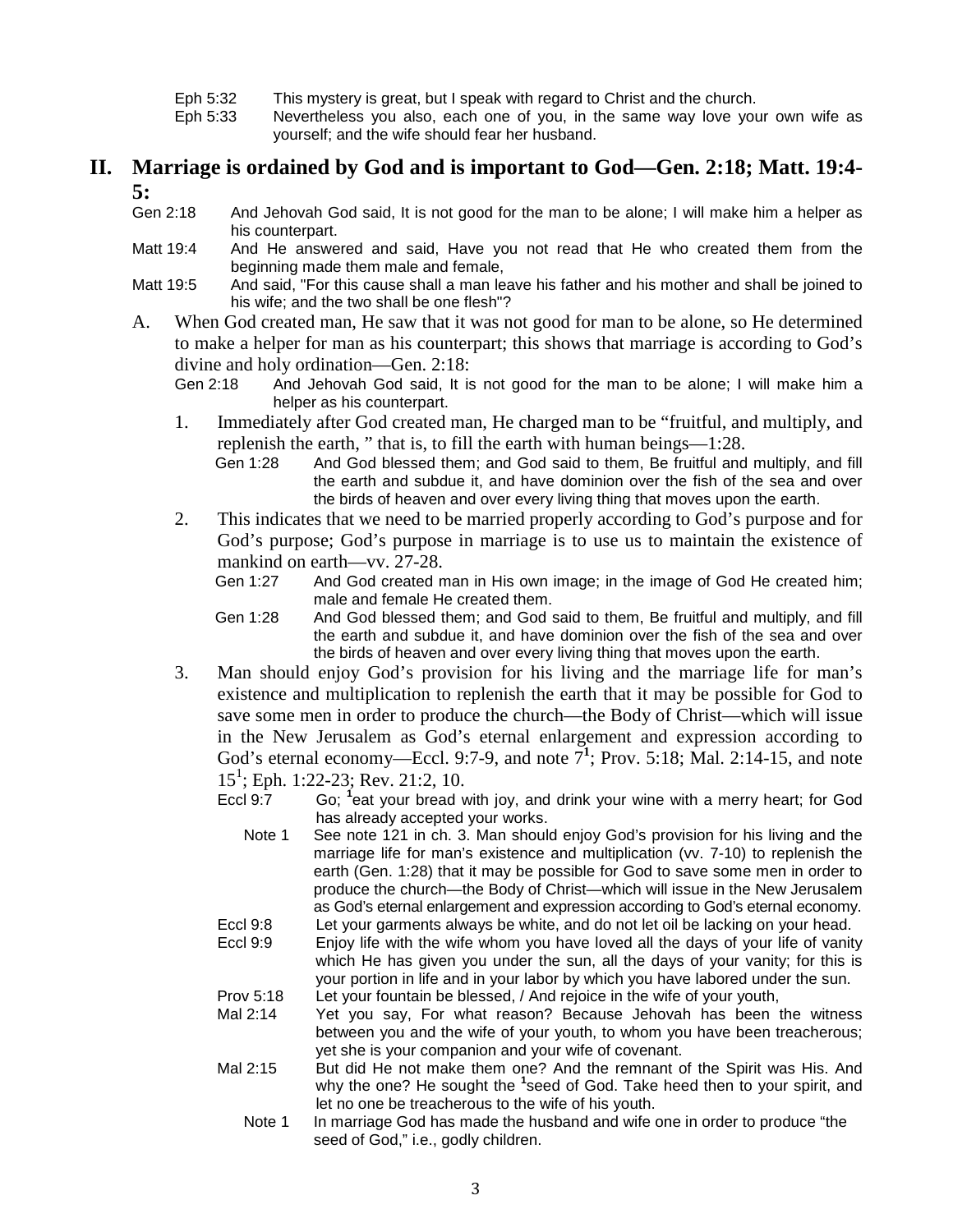- Eph 1:22 And He subjected all things under His feet and gave Him to be Head over all things to the church,
- Eph 1:23 Which is His Body, the fullness of the One who fills all in all.<br>Rev 21:2 And I saw the holy city. New Jerusalem. coming down out o
- And I saw the holy city, New Jerusalem, coming down out of heaven from God, prepared as a bride adorned for her husband.
- Rev 21:10 And he carried me away in spirit onto a great and high mountain and showed me the holy city, Jerusalem, coming down out of heaven from God,
- B. God's enemy has a desire to destroy the accomplishment of God's goal, which depends upon human marriage—1 Tim. 4:1-3:<br>1 Tim 4:1 But the Spirit says express
	- But the Spirit says expressly that in later times some will depart from the faith, giving heed to deceiving spirits and teachings of demons
	- 1 Tim 4:2 By means of the hypocrisy of men who speak lies, of men who are branded in their own conscience as with a hot iron,
	- 1 Tim 4:3 Who forbid marriage and command abstaining from foods, which God has created to be partaken of with thanksgiving by those who believe and have full knowledge of the truth.
	- 1. Attacks on this divine matter of God's ordination come from enemies who have an intention to destroy God's goal by causing people to marry loosely or by forbidding them to marry—vv. 1-3; Luke 17:26-27.
		- 1 Tim 4:1 But the Spirit says expressly that in later times some will depart from the faith, giving heed to deceiving spirits and teachings of demons
		- 1 Tim 4:2 By means of the hypocrisy of men who speak lies, of men who are branded in their own conscience as with a hot iron,
		- 1 Tim 4:3 Who forbid marriage and command abstaining from foods, which God has created to be partaken of with thanksgiving by those who believe and have full knowledge of the truth.
		- Luke 17:26 And even as it happened in the days of Noah, so will it be also in the days of the Son of Man:
		- Luke 17:27 They were eating, they were drinking, they were marrying, they were being given in marriage, until the day in which Noah entered into the ark and the flood came and destroyed them all.
	- 2. We should be aware that an ideology not to marry comes from demons, God's enemies.
- C. Marriage is a symbol of the union between Christ and the church—Gen. 2:18, 21-24; Eph. 5:22-32:
	- Gen 2:18 And Jehovah God said, It is not good for the man to be alone; I will make him a helper as his counterpart.
	- Gen 2:21 And Jehovah God caused a deep sleep to fall upon the man, and he slept; and He took one of his ribs and closed up the flesh in its place.
	- Gen 2:22 And Jehovah God built the rib, which He had taken from the man, into a woman and brought her to the man.
	- Gen 2:23 And the man said, This time this is bone of my bones / And flesh of my flesh; / This one shall be called Woman / Because out of Man this one was taken.
	- Gen 2:24 Therefore a man shall leave his father and his mother and shall cleave to his wife, and they shall become one flesh.
	- Eph 5:22 Wives, be subject to your own husbands as to the Lord;
	- Eph 5:23 For a husband is head of the wife as also Christ is Head of the church, He Himself being the Savior of the Body.
	- Eph 5:24 But as the church is subject to Christ, so also let the wives be subject to their husbands in everything.
	- Eph 5:25 Husbands, love your wives even as Christ also loved the church and gave Himself up for her
	- Eph 5:26 That He might sanctify her, cleansing her by the washing of the water in the word,
	- Eph 5:27 That He might present the church to Himself glorious, not having spot or wrinkle or any such things, but that she would be holy and without blemish.
	- Eph 5:28 In the same way the husbands also ought to love their own wives as their own bodies; he who loves his own wife loves himself.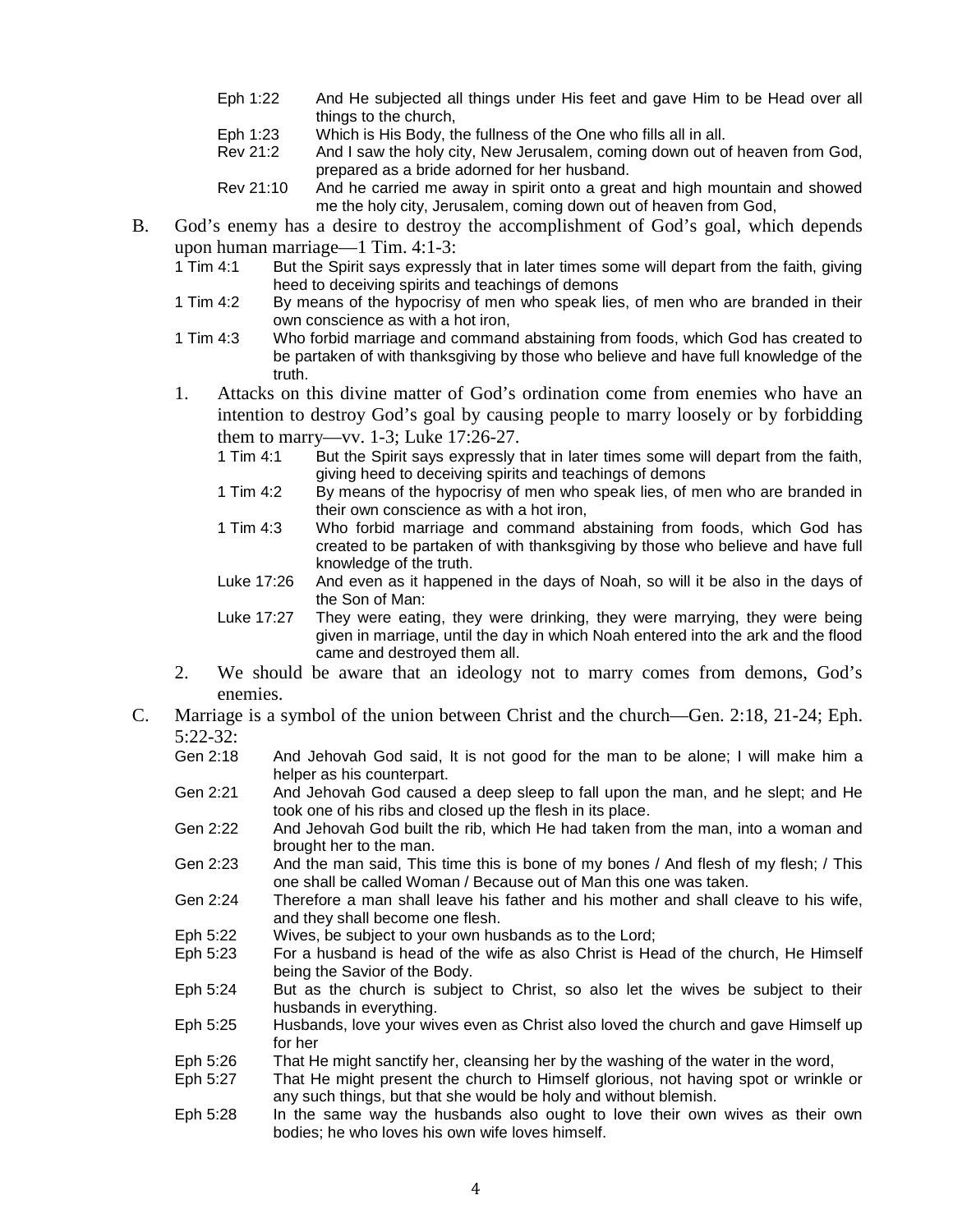- Eph 5:29 For no one ever hated his own flesh, but nourishes and cherishes it, even as Christ also the church,
- Eph 5:30 Because we are members of His Body.<br>Eph 5:31 For this cause a man shall leave his fat
- For this cause a man shall leave his father and mother and shall be joined to his wife, and the two shall be one flesh.
- Eph 5:32 This mystery is great, but I speak with regard to Christ and the church.
- 1. Adam typifies God in Christ as the real, universal Husband, who is seeking a wife for Himself; Adam's need for a wife typifies and portrays God's need, in His economy, to have a wife as His counterpart, His complement (lit. , his parallel)—Rom. 5:14; cf. Isa. 54:5; John 3:29; 2 Cor. 11:2; Eph. 5:31-32; Rev. 21:9.
	- Rom 5:14 But death reigned from Adam until Moses, even over those who had not sinned after the likeness of Adam's transgression, who is a type of Him who was to come.
	- Isa 54:5 For your Maker is your Husband; / Jehovah of hosts is His name. / And the Holy One of Israel is your Redeemer; / He is called the God of all the earth.
	- John 3:29 He who has the bride is the bridegroom; but the friend of the bridegroom, who stands and hears him, rejoices with joy because of the bridegroom's voice. This joy of mine therefore is made full.
	- 2 Cor 11:2 For I am jealous over you with a jealousy of God; for I betrothed you to one husband to present you as a pure virgin to Christ.
	- Eph 5:31 For this cause a man shall leave his father and mother and shall be joined to his wife, and the two shall be one flesh.
	- Eph 5:32 This mystery is great, but I speak with regard to Christ and the church.
	- Rev 21:9 And one of the seven angels who had the seven bowls full of the seven last plagues came and spoke with me, saying, Come here; I will show you the bride, the wife of the Lamb.
- 2. God desires to have both Adam, typifying Christ, and Eve, typifying the church; His purpose is to "let them have dominion" (Gen. 1:26); it is to have a victorious Christ plus a victorious church; God wants Christ and the church to have dominion—Rom. 5:17; 16:20; Eph. 1:22-23.
	- Gen 1:26 And God said, Let Us make man in Our image, according to Our likeness; and let them have dominion over the fish of the sea and over the birds of heaven and over the cattle and over all the earth and over every creeping thing that creeps upon the earth.
	- Rom 5:17 For if, by the offense of the one, death reigned through the one, much more those who receive the abundance of grace and of the gift of righteousness will reign in life through the One, Jesus Christ.
	- Rom 16:20 Now the God of peace will crush Satan under your feet shortly. The grace of our Lord Jesus be with you.
	- Eph 1:22 And He subjected all things under His feet and gave Him to be Head over all things to the church,
	- Eph 1:23 Which is His Body, the fullness of the One who fills all in all.

# **III. We need to live the life of a God-man in our married life—Gal. 2:20; Phil. 1:21a; Eph. 5:18-33; Col. 3:16-19:**<br>Gal 2:20 **Lam crucified with Christ: and it**

- I am crucified with Christ; and it is no longer I who live, but it is Christ who lives in me; and the life which I now live in the flesh I live in faith, the faith in the Son of God, who loved me and gave Himself up for me.
- Phil 1:21a For to me, to live is Christ ...
- Eph 5:18 And do not be drunk with wine, in which is dissoluteness, but be filled in spirit,
- Eph 5:19 Speaking to one another in psalms and hymns and spiritual songs, singing and psalming with your heart to the Lord,
- Eph 5:20 Giving thanks at all times for all things in the name of our Lord Jesus Christ to our God and Father,
- Eph 5:21 Being subject to one another in the fear of Christ:
- Eph 5:22 Wives, be subject to your own husbands as to the Lord;
- Eph 5:23 For a husband is head of the wife as also Christ is Head of the church, He Himself being the Savior of the Body.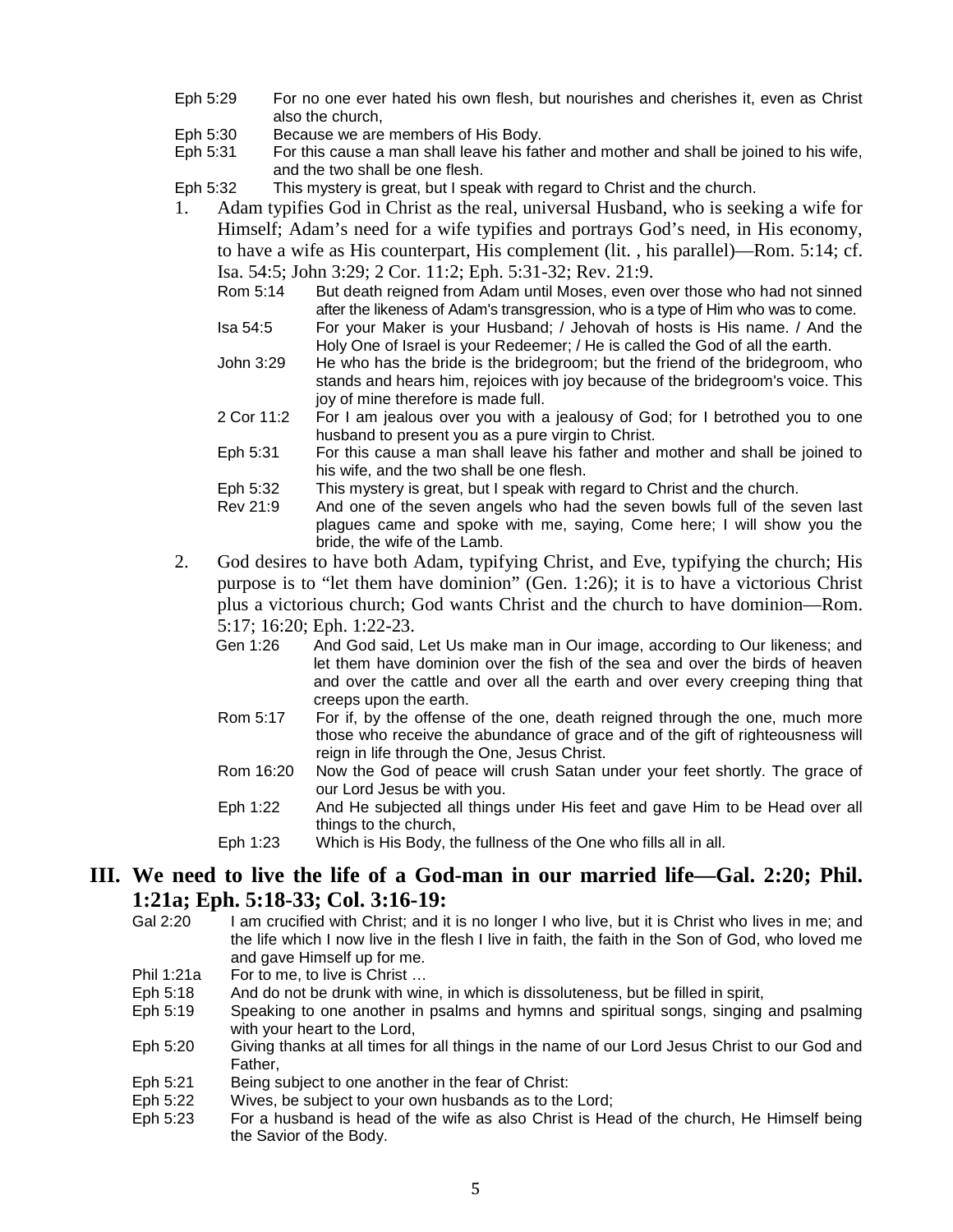- Eph 5:24 But as the church is subject to Christ, so also let the wives be subject to their husbands in everything.
- Eph 5:25 Husbands, love your wives even as Christ also loved the church and gave Himself up for her
- Eph 5:26 That He might sanctify her, cleansing her by the washing of the water in the word,
- Eph 5:27 That He might present the church to Himself glorious, not having spot or wrinkle or any such things, but that she would be holy and without blemish.
- Eph 5:28 In the same way the husbands also ought to love their own wives as their own bodies; he who loves his own wife loves himself.
- Eph 5:29 For no one ever hated his own flesh, but nourishes and cherishes it, even as Christ also the church,
- Eph 5:30 Because we are members of His Body.
- Eph 5:31 For this cause a man shall leave his father and mother and shall be joined to his wife, and the two shall be one flesh.
- Eph 5:32 This mystery is great, but I speak with regard to Christ and the church.<br>Eph 5:33 Nevertheless you also, each one of you, in the same way love your out
- Nevertheless you also, each one of you, in the same way love your own wife as yourself; and the wife should fear her husband.
- Col 3:16 Let the word of Christ dwell in you richly in all wisdom, teaching and admonishing one another with psalms and hymns and spiritual songs, singing with grace in your hearts to God.
- Col 3:17 And whatever you do in word or in deed, do all things in the name of the Lord Jesus, giving thanks to God the Father through Him.
- Col 3:18 Wives, be subject to your husbands, as is fitting in the Lord.
- Col 3:19 Husbands, love your wives and do not be bitter against them.
- A. We need to have a God-man living in our married life in order to have a God-man living in the church; if a husband and a wife are not vital at home in their married life, they have no way to be vital in the meeting; we need to live Christ at home with our husband or wife and with our children.
- B. Because we are short of the God-man living, we need a real revival to be God-men who live a life of always denying ourselves and being crucified to live Christ for the expression of God—Gal. 2:20; Phil. 1:21a.
	- Gal 2:20 I am crucified with Christ; and it is no longer I who live, but it is Christ who lives in me; and the life which I now live in the flesh I live in faith, the faith in the Son of God, who loved me and gave Himself up for me.

Phil 1:21a For to me, to live is Christ …

- C. In order to have the God-man living, we need to live and walk according to the mingled spirit—1 Cor. 6:17; Rom. 8:4:<br>1 Cor 6:17 But he who is joine
	- But he who is joined to the Lord is one spirit.
	- Rom 8:4 That the righteous requirement of the law might be fulfilled in us, who do not walk according to the flesh but according to the spirit.
	- 1. A very important area in which to walk according to our spirit is our married life.
	- 2. If we can live according to our spirit in our married life, a great many difficulties will disappear.

### **IV. Isaac's marriage was not common nor merely for his human living; it was for the fulfillment of God's eternal purpose—Gen. 21:12; 24:1-4:**

- Gen 21:12 And God said to Abraham, Do not be displeased on account of the boy and on account of your maidservant. Whatever Sarah says to you, listen to her voice, for in Isaac shall your seed be called.
- Gen 24:1 And Abraham was old and advanced in age. And Jehovah had blessed Abraham in all things.
- Gen 24:2 And Abraham said to his servant, the oldest of his house, who ruled over all that he had, Put your hand under my thigh;
- Gen 24:3 And I will make you swear by Jehovah, the God of heaven and the God of earth, that you will not take a wife for my son from the daughters of the Canaanites, among whom I am dwelling.
- Gen 24:4 But you shall go to my country and to my relatives, and take a wife for my son Isaac.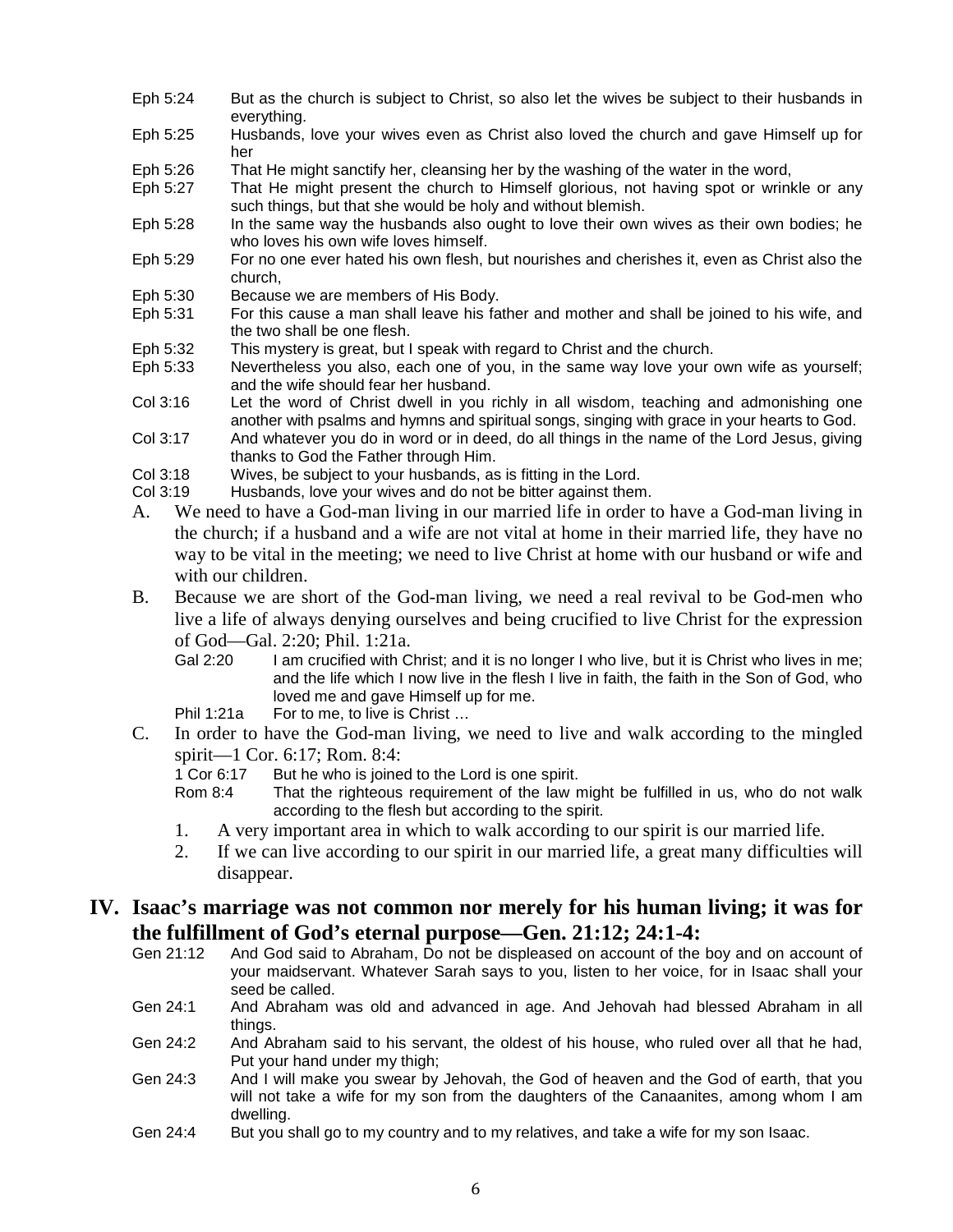- A. God's eternal purpose is to express Himself in a corporate way; in order to have this corporate expression, God must have a people; this people is the seed of Abraham—1:26; 12:1-3; 15:5; 21:12.<br>Gen 1:26 And Go
	- And God said, Let Us make man in Our image, according to Our likeness; and let them have dominion over the fish of the sea and over the birds of heaven and over the cattle and over all the earth and over every creeping thing that creeps upon the earth.
	- Gen 12:1 Now Jehovah said to Abram, Go from your land / And from your relatives / And from your father's house / To the land that I will show you;
	- Gen 12:2 And I will make of you a great nation, / And I will bless you / And make your name great; / And you shall be a blessing.
	- Gen 12:3 And I will bless those who bless you, / And him who curses you I will curse; / And in you all the families of the earth will be blessed.
	- Gen 15:5 And He brought him outside and said, Look now toward the heavens, and count the stars, if you are able to count them. And He said to him, So shall your seed be.
	- Gen 21:12 And God said to Abraham, Do not be displeased on account of the boy and on account of your maidservant. Whatever Sarah says to you, listen to her voice, for in Isaac shall your seed be called.
- B. Isaac's marriage was not simply that a single man might have a happy, comfortable life; without marriage, Isaac could not have brought forth the seed; if this single man was to have the seed for the fulfillment of God's eternal purpose, he had to get married—24:1-4.
	- Gen 24:1 And Abraham was old and advanced in age. And Jehovah had blessed Abraham in all things.
	- Gen 24:2 And Abraham said to his servant, the oldest of his house, who ruled over all that he had, Put your hand under my thigh;
	- Gen 24:3 And I will make you swear by Jehovah, the God of heaven and the God of earth, that you will not take a wife for my son from the daughters of the Canaanites, among whom I am dwelling.
	- Gen 24:4 But you shall go to my country and to my relatives, and take a wife for my son Isaac.
- C. "We long to see that all the marriages in the churches will be for the fulfillment of God's purpose. This kind of marriage requires a daily living in oneness with God. Young brothers, if everything you do is in accordance with God's economy, even your marriage will be the carrying out of His economy. You need to say, 'Lord, what I am doing here today must be in accordance with Your economy. I am single now, but one day I will be married. May my marriage be for Your economy. ' This is the main point of Genesis 24"—*Life-Study of Genesis*, msg. 60, pp. 791-792.
	- Gen 24 be omitted.

# **V. We need to be deeply impressed with the best marriage in the Bible—the model marriage of Boaz and Ruth—Matt. 1:5, 16; Ruth 4:13-22:**<br>Matt 1:5 And Salmon begot Boaz of Rahab, and Boaz begot Obed of Ruth, and O

- And Salmon begot Boaz of Rahab, and Boaz begot Obed of Ruth, and Obed begot Jesse,
- Matt 1:16 And Jacob begot Joseph the husband of Mary, of whom was born Jesus, who is called Christ.
- Ruth 4:13 So Boaz took Ruth, and she became his wife; and he went in unto her, and Jehovah made her conceive; and she bore a son.
- Ruth 4:14 And the women said to Naomi, Blessed be Jehovah, who has not left you today without a kinsman; and may his name be famous in Israel.
- Ruth 4:15 And he will be to you as a restorer of life and a sustainer in your old age; for your daughterin-law, who loves you and is better to you than seven sons, has borne him.
- Ruth 4:16 And Naomi took the child and laid him on her bosom, and she became his nurse.<br>Ruth 4:17 And the women neighbors gave him a name, saving. A son has been born to N
- And the women neighbors gave him a name, saying, A son has been born to Naomi; and they called his name Obed. He is the father of Jesse, the father of David.
- Ruth 4:18 Now these are the generations of Perez: Perez begot Hezron,<br>Ruth 4:19 And Hezron begot Ram, and Ram begot Amminadab.
- And Hezron begot Ram, and Ram begot Amminadab,
- Ruth 4:20 And Amminadab begot Nahshon, and Nahshon begot Salmon,
- Ruth 4:21 And Salmon begot Boaz, and Boaz begot Obed,<br>Ruth 4:22 And Obed begot Jesse, and Jesse begot David.
- And Obed begot Jesse, and Jesse begot David.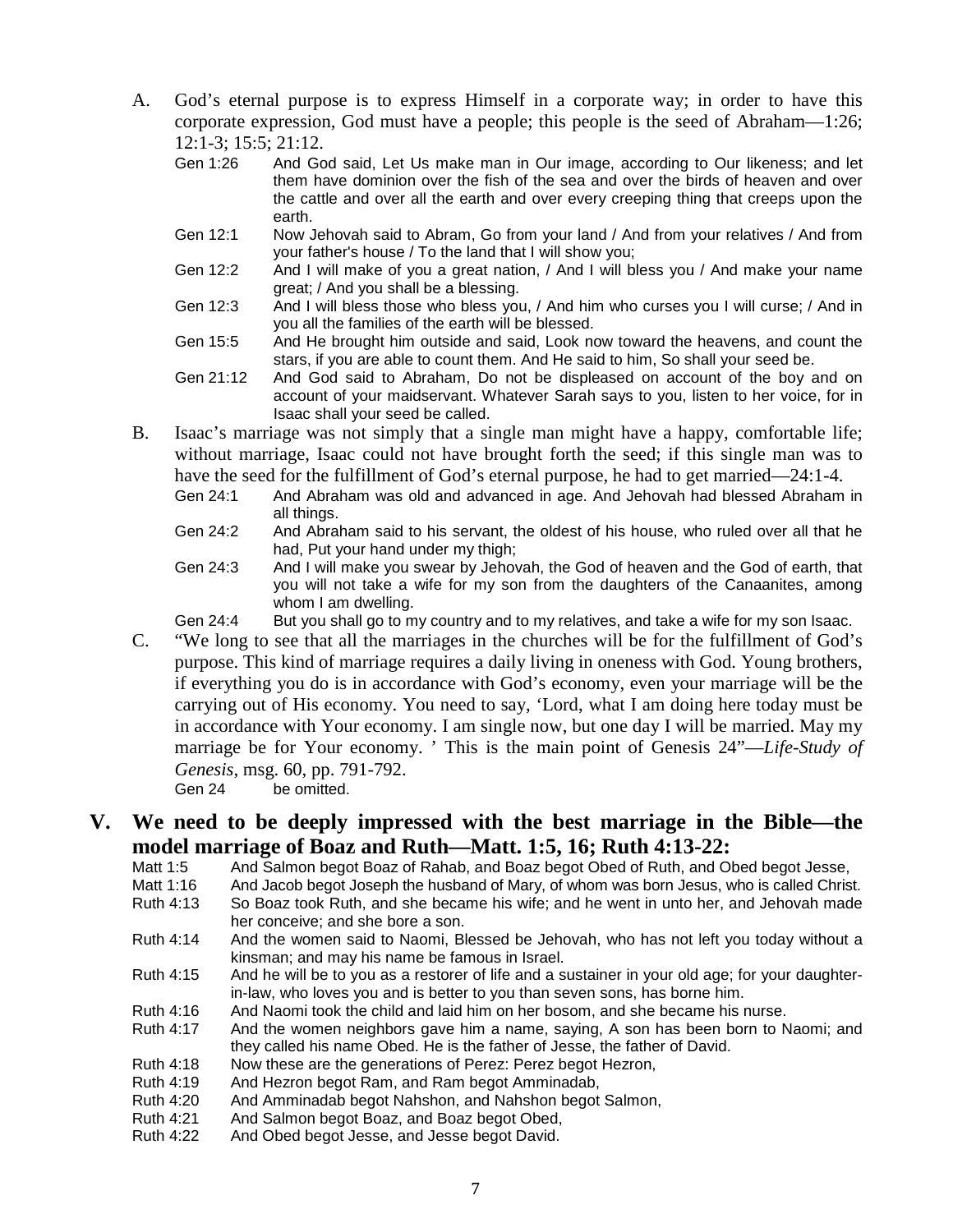- A. The marriage of Boaz and Ruth may be considered the best marriage recorded in the Bible.
- B. The particular striking point in the marriage of Boaz and Ruth is not anything concerning their living or career but something concerning an excellent matter, that is, to be one part of the lineage to bring Jesus Christ into humanity—Matt. 1:5.

Matt 1:5 And Salmon begot Boaz of Rahab, and Boaz begot Obed of Ruth, and Obed begot Jesse,

- C. Through their participating in the lineage to bring forth Christ, God could accomplish His eternal economy by having an organic Body for Christ, which will consummate in the New Jerusalem as the center of the new heaven and new earth to be God's divine expansion in humanity for His eternal expression in His divine glory—v. 16; Eph. 4:15-16; Rev. 21:1-2, 9-10.<br>Matt 1:16
	- And Jacob begot Joseph the husband of Mary, of whom was born Jesus, who is called Christ.
	- Eph 4:15 But holding to truth in love, we may grow up into Him in all things, who is the Head, Christ,
	- Eph 4:16 Out from whom all the Body, being joined together and being knit together through every joint of the rich supply and through the operation in the measure of each one part, causes the growth of the Body unto the building up of itself in love.
	- Rev 21:1 And I saw a new heaven and a new earth; for the first heaven and the first earth passed away, and the sea is no more.
	- Rev 21:2 And I saw the holy city, New Jerusalem, coming down out of heaven from God, prepared as a bride adorned for her husband.
	- Rev 21:9 And one of the seven angels who had the seven bowls full of the seven last plagues came and spoke with me, saying, Come here; I will show you the bride, the wife of the Lamb.
	- Rev 21:10 And he carried me away in spirit onto a great and high mountain and showed me the holy city, Jerusalem, coming down out of heaven from God,

### **Excerpts from the Ministry:**

#### **MARRIAGE**

#### **Marriage Being Ordained by God**

**"Jehovah God said, It is not good for the man to be alone; I will make him a helper as his counterpart"** (Gen. 2:18).

When God created man, He saw that it was not good for man to be alone, so He determined to make a helper for man as his counterpart. This shows that marriage is according to God's divine and holy ordination. Marriage was ordained by God when God first created man. Marriage did not come in after the fall of man, nor is it based on the lusts of man. Marriage was ordained by God for man in creation, and it is a primary matter in our human living. In our living, only creation is higher than marriage, and all other matters are headed up by marriage. The origin of man was through creation; the continuation of man is through marriage. In the beginning God created man, but the continuation and propagation of man is through marriage. Therefore, marriage is important to God, and He ordains that man marry.

God ordained man to have a helper as his counterpart because it was not good for the man to be alone. Being alone is not good for several reasons. It is not good in regard to reaching God's goal, and even more, it is not good in regard to man himself. Both physically and emotionally, in human living and human affairs, it is not good for man to be alone. Therefore, God determined to make a helper as a counterpart for man.

**"He who created them from the beginning made them male and female, and said, 'For this cause shall a man leave his father and his mother and shall be joined to his wife; and the two shall be one flesh'"** (Matt. 19:4-5).

In the beginning God not only ordained that man have a helper as his counterpart in marriage, He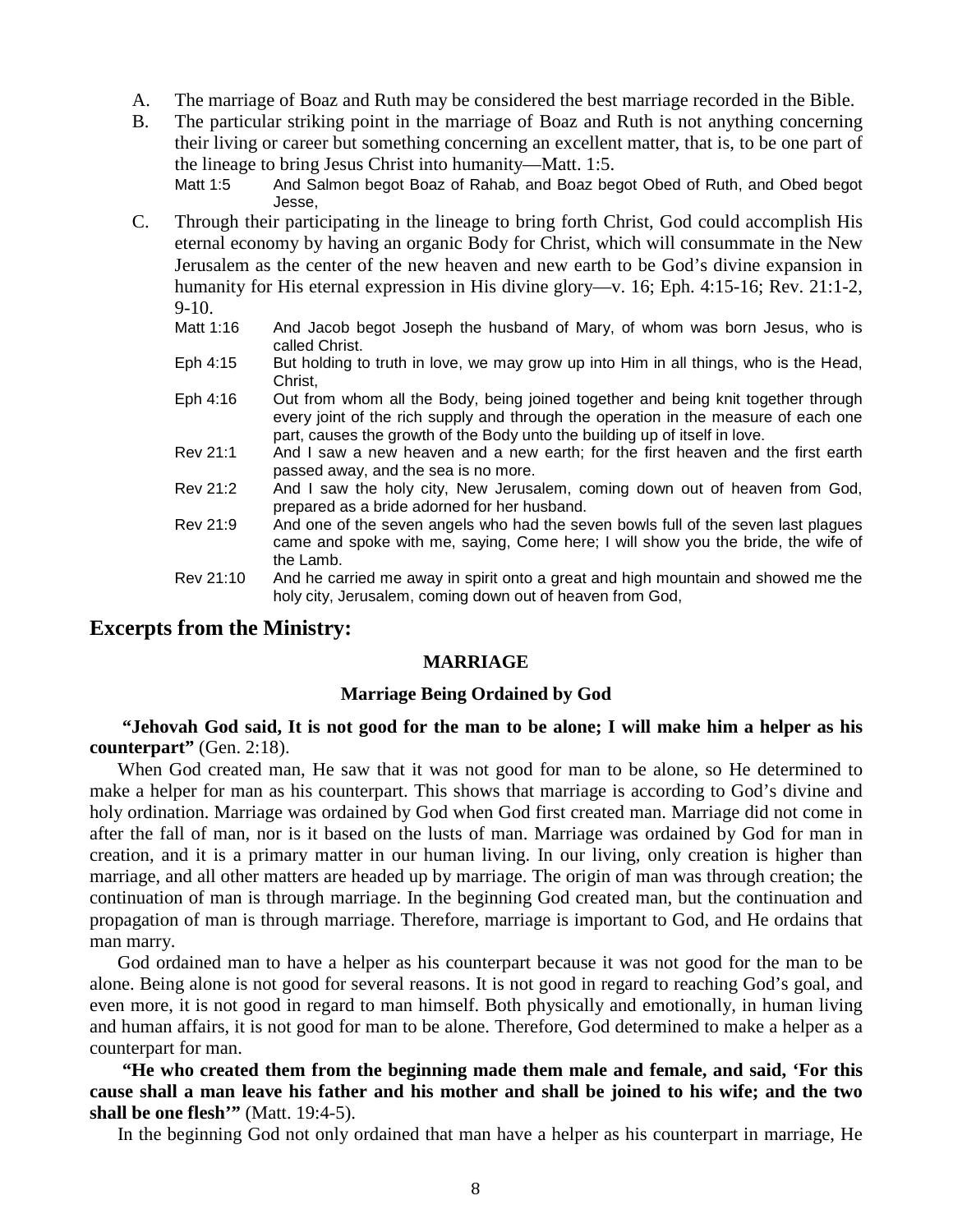also created them male and female and ordained that the two should be one flesh. Man has an inward need for marriage, which comes from God's creation. God created this need in human nature. The Bible reveals that God's goal in the universe is with man. In order for God to accomplish His goal in the universe, He must gain man, and in order to gain man, He must ensure that the man He created for His purpose continues and propagates through marriage. Therefore, God not only ordained marriage; He also created a need for marriage within man.

God's creation of man was very special. He created man so that a male and a female would need each other in order to be a complete person by becoming one flesh. According to the teaching of the Bible, neither a female nor a male is a complete person. In order to be complete, a male and a female must join together as one. Just as two halves of a watermelon are needed in order to be a complete watermelon, only a man and a wife are a complete person from God's point of view. A brother once invited a couple over for dinner, but the husband came without his wife. The brother mentioned to his guest that only half of a person came. According to the Bible and God's original ordination, I felt that this word was correct. God wants male and female to become one flesh; therefore, He wants man to marry. Marriage is God's original ordination.

The Scripture quoted by the Lord Jesus in Matthew 19:5 was in response to a question concerning divorce. In His word the Lord acknowledged God's original ordination concerning marriage. Furthermore, the Lord indicated that man should honor God's original ordination concerning marriage. In the New Testament the Lord's consideration of the importance of human marriage matched God's consideration in creation.

### **Marriage Being a Symbol of the Union between Christ and the Church**

#### **"I betrothed you to one husband...as a pure virgin to Christ"** (2 Cor. 11:2).

The marriage of a man and a woman is a symbol of the joining of Christ and the church. The apostle considers Christ as the Husband and the believers as His betrothed. Furthermore, he betrothed us as a pure virgin to Christ. Therefore, whenever we see a marriage, we should be reminded of our relationship to Christ and of Christ's relationship to us.

**"The two shall be one flesh. This mystery is great, but I speak with regard to Christ and the church"** (Eph. 5:31-32).

A husband and a wife, being one flesh, are a symbol of a great mystery, Christ and the church, and of the oneness between Christ and the church. Whenever we consider a husband and wife being one flesh, we should see the mystery of the oneness of Christ and the church.

**"A husband is head of the wife as also Christ is Head of the church...But as the church is subject to Christ, so also let the wives be subject to their husbands in everything. Husbands, love your wives even as Christ also loved the church and gave Himself up for her"** (Eph. 5:23-25).

A husband, as the head of the wife, is a symbol of Christ as the Head of the church. Therefore, a wife being subject to her husband is a symbol of the church being subject to Christ, and a husband loving his wife is a symbol of Christ loving the church. Every proper relationship between husband and wife is a manifestation of the story of Christ and the church. Therefore, as husbands and wives, we should be careful to be proper husbands and wives in order to properly manifest the relationship between Christ and the church. (*CWWL, 1932-1949*, vol. 3, "Crucial Truths in the Holy Scriptures," ch. 33, pp. 603-614)

#### **HOLDING MARRIAGE IN HONOR**

Verse 4 says, "Let marriage be held in honor among all, and the bed undefiled; for fornicators and adulterers God will judge." Apparently this is unrelated to the church life. However, marriage is a very important factor in the church life. Whether a church is sound and healthy or loses its element and essence is very much dependent upon the marriage life. Do not consider the matter of marriage to be a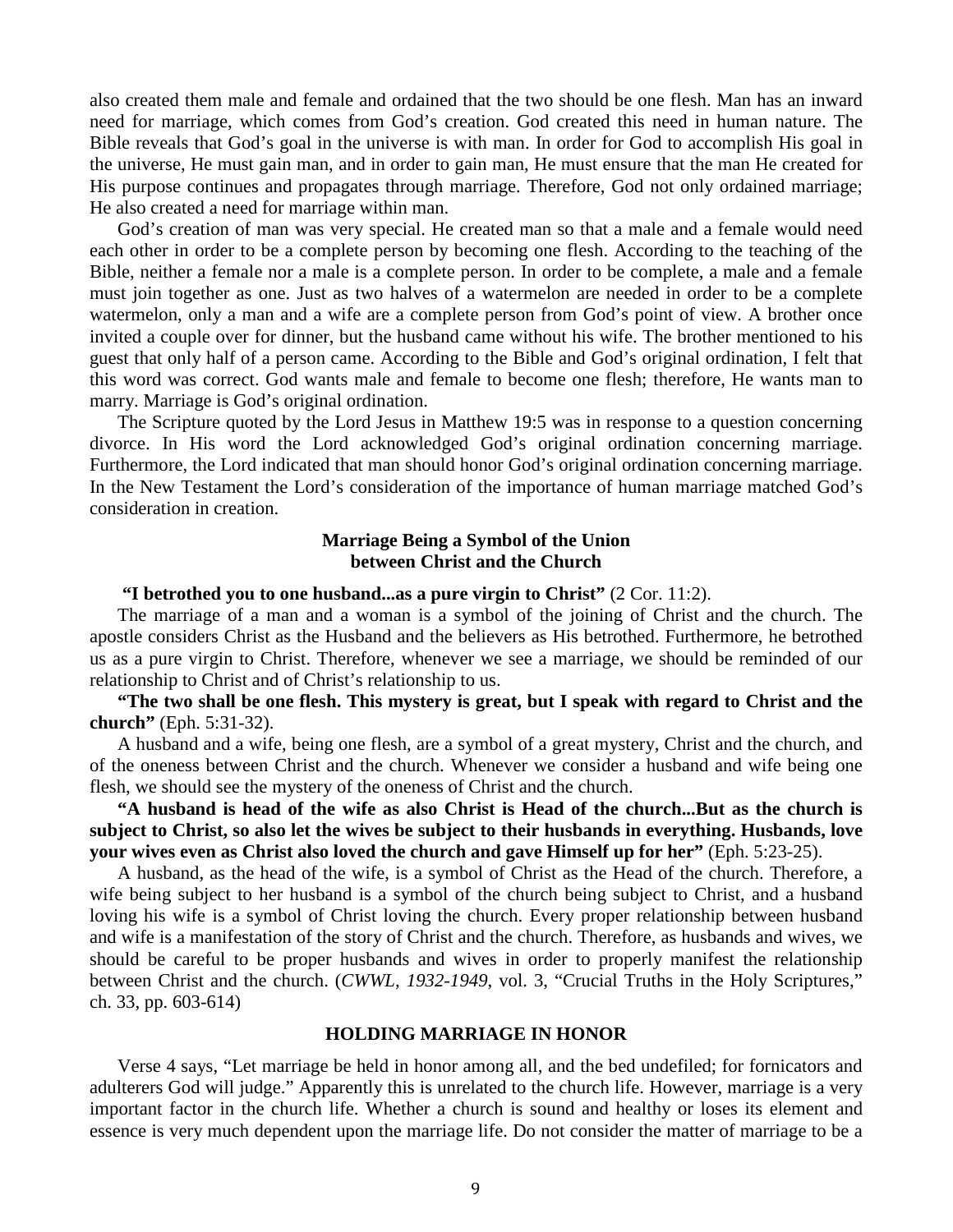light thing. We must hold it in honor. This means that we must possess our body, our vessel, in sanctification and honor (1 Thes. 4:3-4), that "no man go beyond and defraud his brother in any matter" (1 Thes. 4:6). In the church life, the brothers and sisters must contact one another in a holy way. This means that we honor our marriage and others' marriage. To honor marriage means to possess our body in sanctification and honor and to flee fornication. (*Life-Study of Hebrews*, msg. 55, p. 613)

### **WALKING ACCORDING TO SPIRIT**

Romans 8:4 is a verse that is parallel to Colossians 2:8 in the sense that it tells us to walk according to spirit. To walk according to spirit is to walk according to Christ. If you walk daily according to spirit, you will automatically walk according to Christ. If you walk in this way, you will do certain things or refrain from doing things, not because you are conforming to the practice of the local churches, but because you are walking according to Christ…

We need to apply the matter of walking according to spirit in every aspect of our daily living. For example, the brothers who live together need to apply this to their conversation with one another. One brother may be accustomed to speaking according to his mind, whereas another brother may talk according to his emotion. Both brothers must learn to talk according to the spirit. When they rise up early in the morning, they should exercise to talk not from the mind or from the emotion, but from the spirit. The brothers should pray, "Lord, grant me the grace to speak from my spirit." However, instead of doing this, the brothers may live according to the tradition of men and the elements of the world. Although they may not quarrel with each other, they may live according to their humanity which has been refined by the church life and not live according to Christ.

A very important area in which to walk according to our spirit is our married life. It is difficult for husbands to remain in the spirit with their wives. It is easy for them to be either in the mind, the emotion, or the will. One of the most difficult things for a brother to do is to turn to his spirit in the presence of his wife. But we brothers need to learn to walk according to spirit in relating to our wives. If a brother's wife treats him well, he may be happy. But if she is not pleasant to him, he may be offended. Instead of turning to the spirit, he may choose to stay in his emotion. But whether our wives are kind or unkind, we need to stay in our spirit. If your wife rebukes you, stay in the spirit. If she speaks well of you, stay in the spirit. If you stay in the spirit, you will walk according to Christ in your married life.

Wives also need to learn to be in the spirit when they are with their husbands. This is even more difficult than for a husband to be in spirit with his wife. Many sisters can be in the spirit with almost anyone except their husbands. When they are with their husbands, they are usually in the emotion, not in the spirit. We need the Lord's mercy and grace to be in the spirit with our husband or wife. We must confess that, to a large degree, our married life is not according to Christ. Let us look to the Lord that He would grant us the mercy and grace to have our married life according to the spirit. This is basic and crucial for the church life. The married life is the foundation of the family life, the family life is the basis of our daily life, and our daily life is the basis of the church life. This shows the crucial importance of our married life. If we can live according to our spirit in our married life, a great many difficulties will disappear. (*Life-Study of Colossians*, msg. 54, pp. 475-477)

### **LIVING THE LIFE OF A GOD-MAN IN OUR MARRIED LIFE AND IN THE CHURCH LIFE**

Let us now consider the situation in the recovery. We all are believers. We believe in the Lord Jesus. We have repented and come back to the Lord, and we have been saved, even dynamically saved. Yet in our daily life we may not have the living of a God-man.

We have pointed out that for the children of Israel to keep the law was to live God and express God. However, they did not keep the law, and therefore they did not live God and express God. The situation is the same with us today. For the most part, we do not express God in our daily living.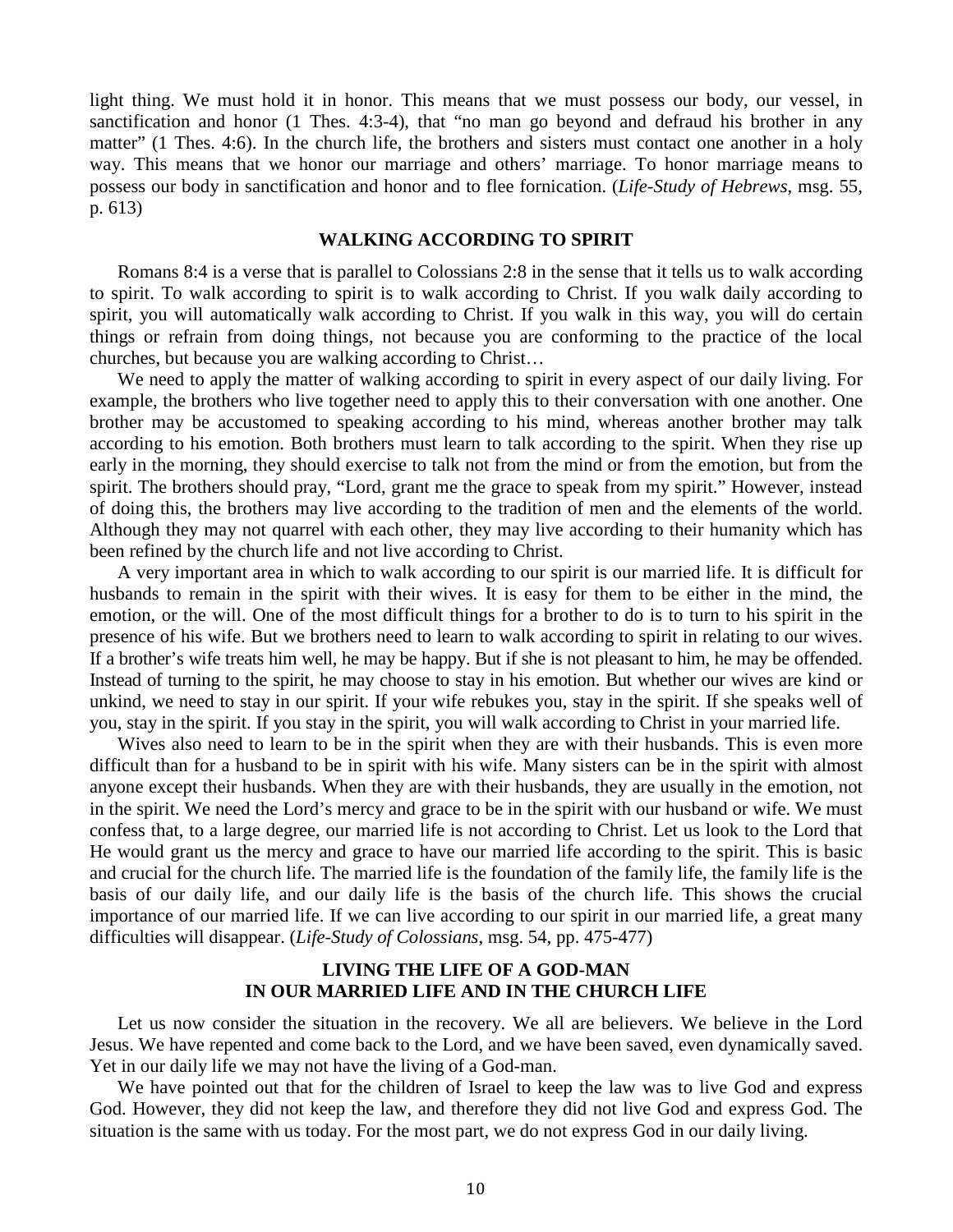We need to have a God-man living in our married life. If a married brother would live the life of a God-man in his married life, he would surely be a good husband, for he would be a real God-man in loving his wife. Likewise, if a married sister would live the life of a God-man in her married life, she would be a good wife, submitting herself to her husband.

We also need to have a God-man living in the church life, especially in relation to what we call the vital groups. How can we have a vital group if we ourselves are not vital? This is impossible. Suppose at dinner a brother and his wife are not happy with each other. They even exchange words and argue for quite a long time. Suddenly they remember that later that evening they must attend a meeting of their vital group. But how could this couple be vital in the meeting? Because they are not vital at home in their married life, they have no way to be vital in the meeting.

### **OUR NEED FOR A REAL REVIVAL**

Because we are short of the God-man living, we need a real revival. The children of Israel had only an outward law, but today we have something much stronger and much higher than the law. We have the all-inclusive, life-giving, compounded, consummated Spirit in us, who is the bountiful supply of the Spirit of Jesus Christ (Phil. 1:19). We need to live Christ by the bountiful supply of the Spirit of Jesus Christ (vv. 20-21a).

We have such a Spirit within us, but what do we live and how do we live? Do we live Christ? In the church meetings we may live Christ, but do we live Christ at home with our husband or wife and with our children? We need a real revival to be God-men who live a life of always denying ourselves and being crucified to live Christ for the expression of God. (*Life-Study of 1 & 2 Chronicles*, msg. 11, pp. 76-77)

#### **THE BEST MARRIAGE**

The Bible unveils to us that God created man in His own image in His highest intention to carry out His eternal economy. Right after God created man, God ordained the marriage of man. According to the divine revelation in the Bible, the human marriage ordained by God is not merely for man to live and to carry out some career but for man to be one with God so that God can have a way to carry out His eternal economy through man.

The highest intention of God in creating man and ordaining man's marriage is that He desires to be one with man, even by becoming man, that man could be made like Him in His divine life and nature but not in His divine Godhead. Four thousand years after the history of mankind began, God came out of eternity into time to be incarnated, to become a man in the flesh, and this man was Jesus Christ as the embodiment of God. Jesus Christ is both God and man, a God-man who produced many believers through His death and resurrection to be His organic Body, the church. All this was done through man's marriage.

The best marriage as recorded in the Bible is the marriage of Boaz and Ruth. The particular striking point in the marriage of Boaz and Ruth, as the Bible records, is not anything concerning their living or anything concerning their career but something concerning an excellent matter, that is, to be one part of the lineage to bring Jesus Christ into humanity so that God could accomplish His eternal economy by having an organic Body for Christ, which will consummate in the New Jerusalem as the center of the new heaven and new earth to be God's divine expansion in humanity for His eternal expression in His divine glory. (*CWWL, 1994-1997*, vol. 1, "The Best Marriage," p. 489)

### **References and Further Reading:**

- 1. Life-Study of Colossians, msg. 54.
- 2. Life-Study of Hebrews, msg. 55.
- 3. The Collected Works of Watchman Nee, vol. 49, "Messages for Building Up New Believers (2), " ch. 30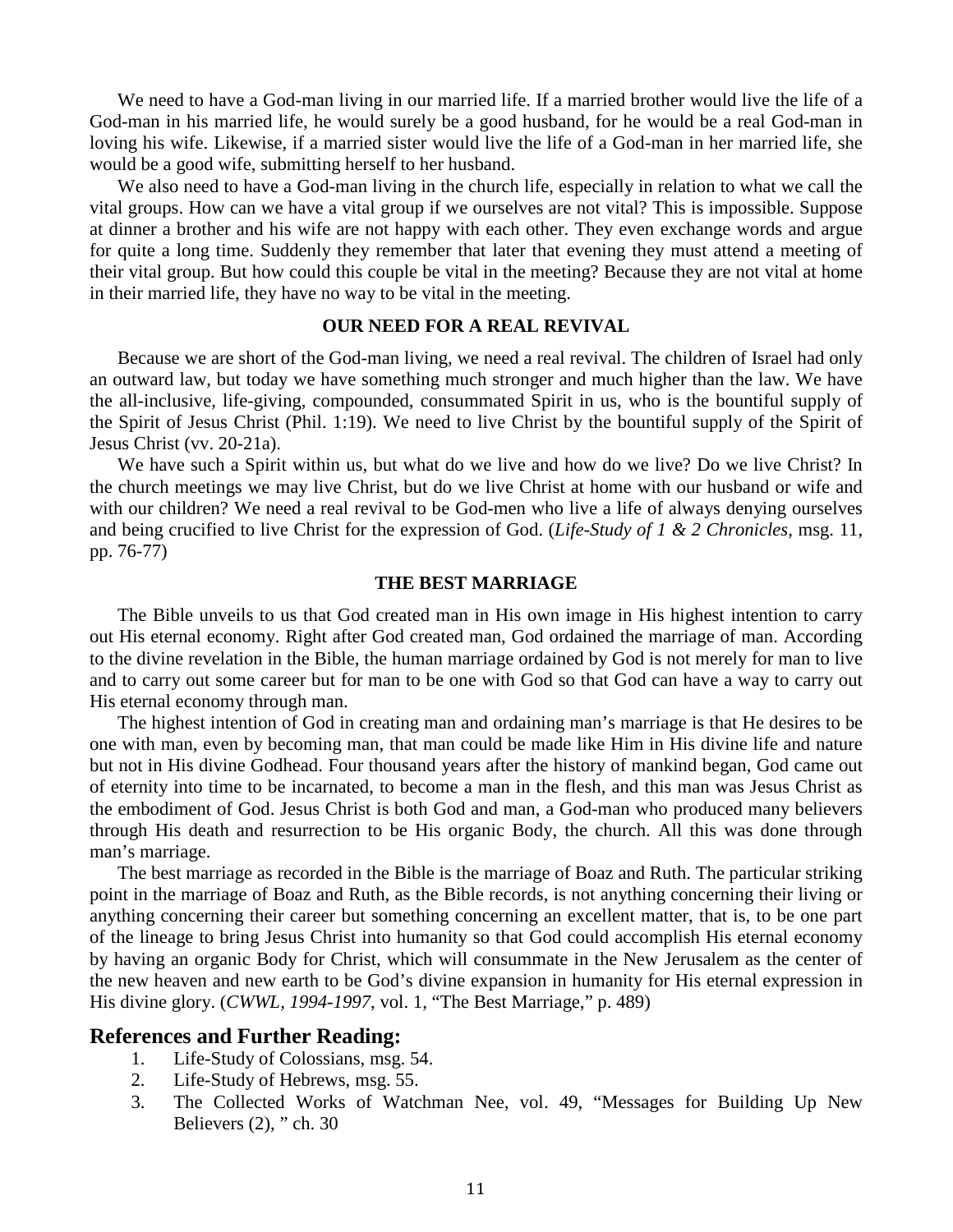- 4. Life-Study of Ephesians, msg. 53.
- 5. The Collected Works of Witness Lee, 1932-1949, vol. 3, "Crucial Truths in the Holy Scriptures, Volume 3," ch. 33.
- 6. Life-Study of Matthew, msg. 53.
- 7. Life-Study of Deuteronomy, msg. 23.
- 8. Life-Study of 1 & 2 Chronicles, msgs. 8, 11.
- 9. The Collected Works of Witness Lee, 1993, vol. 1, "Miscellaneous Fellowship, " ch. 3.
- 10. Life-Study of Genesis, msg. 60.
- 11. Life-Study of Ruth, msgs. 2, 3, 4, 5, 8.
- 12. The Collected Works of Witness Lee, 1994-1997, vol. 1, "The Best Marriage. "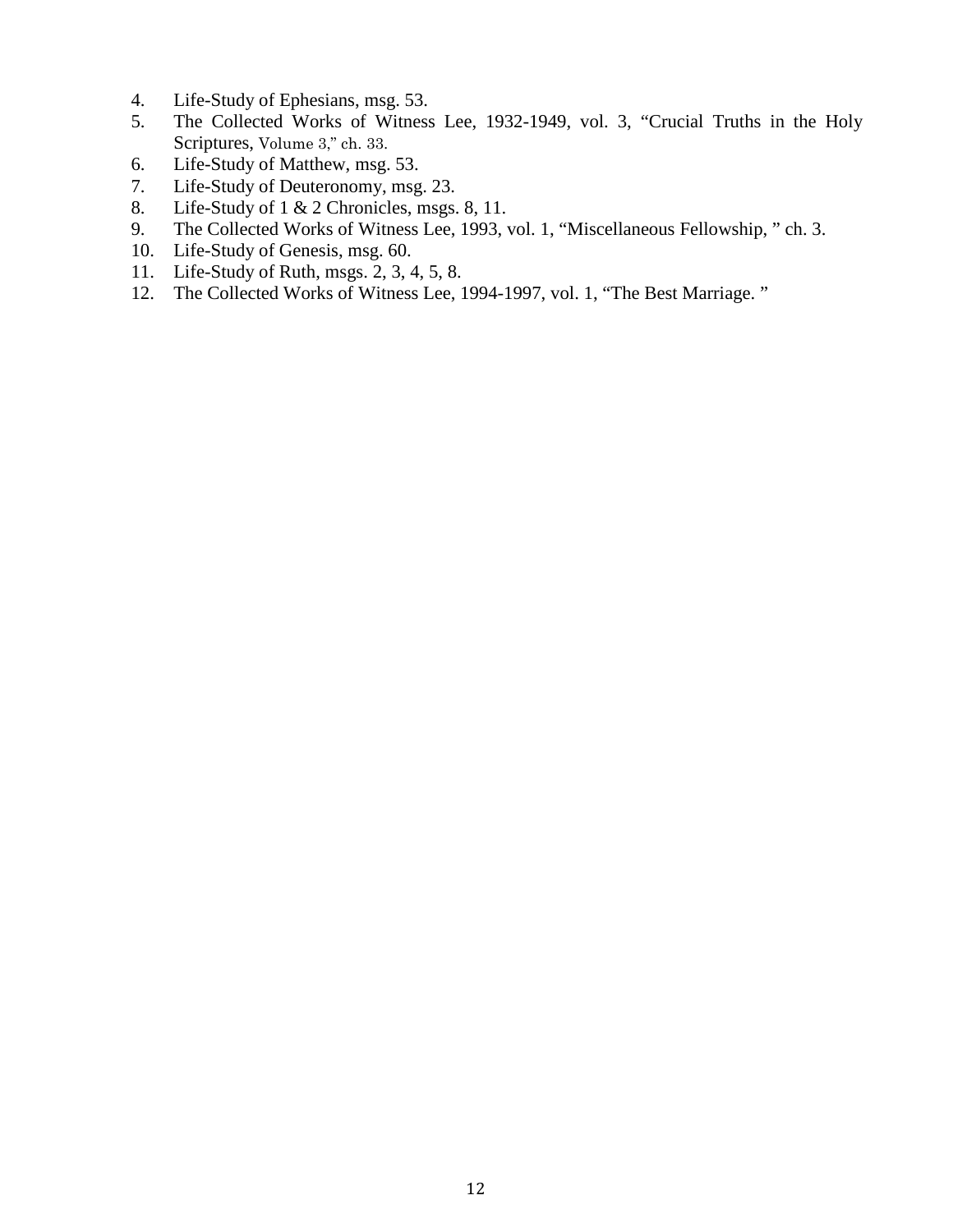## Message 2 **A Godly Family for the Church Life**

Scripture Reading: 1 Tim. 3:15-16; Gen. 5:22, 25-29; 6:8, 11-14; 7:1;

Matt. 16:18; Rom. 16:3-5; Philem. 1-2

- 1 Tim 3:15 But if I delay, I write that you may know how one ought to conduct himself in the house of God, which is the church of the living God, the pillar and base of the truth.
- 1 Tim 3:16 And confessedly, great is the mystery of godliness: He who was manifested in the flesh, / Justified in the Spirit, / Seen by angels, / Preached among the nations, / Believed on in the world, / Taken up in glory.
- Gen 5:22 And Enoch walked with God after he had begotten Methuselah three hundred years, and he begot more sons and daughters.
- Gen 5:25 And Methuselah lived one hundred eighty-seven years and begot Lamech.
- Gen 5:26 And Methuselah lived after he had begotten Lamech seven hundred eighty-two years, and he begot more sons and daughters.
- Gen 5:27 And all the days of Methuselah were nine hundred sixty-nine years, and he died.
- Gen 5:28 And Lamech lived a hundred eighty-two years and begot a son.<br>Gen 5:29 And he called his name Noah, saving. This one will give us rest
- And he called his name Noah, saying, This one will give us rest from our work and from the toil of our hands, which come because of the ground which Jehovah has cursed.
- Gen 6:8 But Noah found favor in the sight of Jehovah.<br>Gen 6:11 And the earth was corrupt before God, and the
- And the earth was corrupt before God, and the earth was filled with violence.
- Gen 6:12 And God looked on the earth, and behold, it was corrupt; for all flesh had corrupted its way upon the earth.
- Gen 6:13 And God said to Noah, The end of all flesh has come before Me, for the earth is filled with violence because of them; and now I am about to destroy them with the earth.
- Gen 6:14 Make yourself an ark of gopher wood; you shall make rooms in the ark and shall cover it within and without with pitch.
- Gen 7:1 Then Jehovah said to Noah, Come into the ark, you and all your household, for you alone I have seen to be righteous before Me in this generation.
- Matt 16:18 And I also say to you that you are Peter, and upon this rock I will build My church, and the gates of Hades shall not prevail against it.
- Rom 16:3 Greet Prisca and Aquila, my fellow workers in Christ Jesus,<br>Rom 16:4 Who risked their own necks for my life, to whom not only I a
- Who risked their own necks for my life, to whom not only I give thanks, but also all the churches of the Gentiles;
- Rom 16:5 And greet the church, which is in their house. Greet Epaenetus, my beloved, who is the firstfruits of Asia unto Christ.
- Philem 1 Paul, a prisoner of Christ Jesus, and Timothy the brother, to Philemon our beloved and fellow worker
- Philem 2 And to Apphia the sister and to Archippus our fellow soldier and to the church, which is in your house:

## **I. Godliness is a living that expresses the divine reality, an expression of God in all His riches—1 Tim. 2:2; 3:16; 4:7-8; 6:3, 6, 11; Titus 1:1; 2:12; 2 Pet. 1:3, 6-**

**7; 3:11:**

- On behalf of kings and all who are in high position, that we may lead a quiet and tranquil life in all godliness and gravity.
- 1 Tim 3:16 And confessedly, great is the mystery of godliness: He who was manifested in the flesh, / Justified in the Spirit, / Seen by angels, / Preached among the nations, / Believed on in the world, / Taken up in glory.
- 1 Tim 4:7 But the profane and old-womanish myths refuse, and exercise yourself unto godliness.<br>1 Tim 4:8 For bodily exercise is profitable for a little, but godliness is profitable for all things, ha
- For bodily exercise is profitable for a little, but godliness is profitable for all things, having promise of the present life and of that which is to come.
- 1 Tim 6:3 If anyone teaches different things and does not consent to healthy words, those of our Lord Jesus Christ, and the teaching which is according to godliness,
- 1 Tim 6:6 But godliness with contentment is great gain;
- 1 Tim 6:11 But you, O man of God, flee these things, and pursue righteousness, godliness, faith, love, endurance, meekness.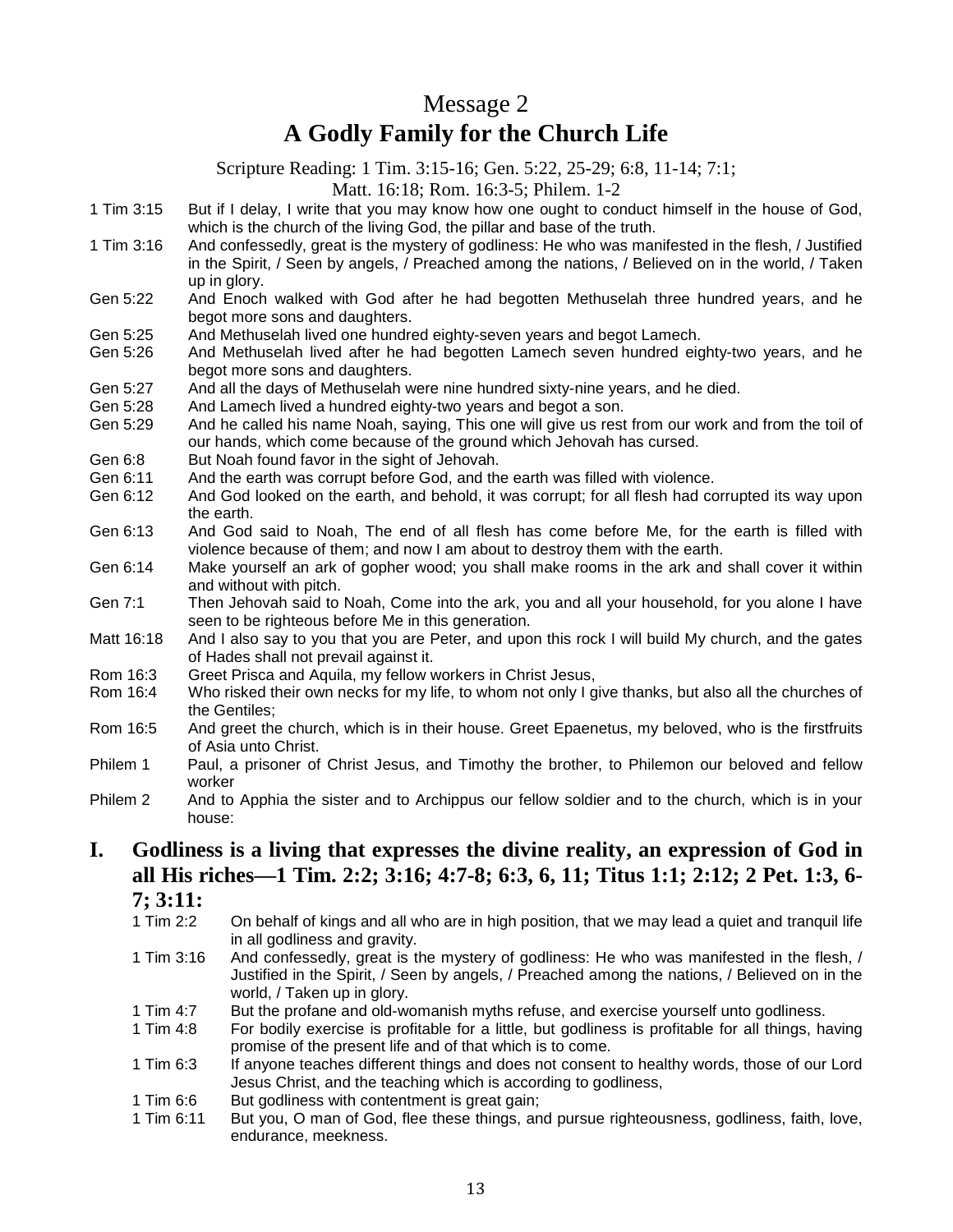- Titus 1:1 Paul, a slave of God and an apostle of Jesus Christ according to the faith of God's chosen ones and the full knowledge of the truth, which is according to godliness,
- Titus 2:12 Training us that, denying ungodliness and worldly lusts, we should live soberly and righteously and godly in the present age,
- 2 Pet 1:3 Seeing that His divine power has granted to us all things which relate to life and godliness, through the full knowledge of Him who has called us by His own glory and virtue,
- 2 Pet 1:6 And in knowledge, self-control; and in self-control, endurance; and in endurance, godliness;
- 2 Pet 1:7 And in godliness, brotherly love; and in brotherly love, love.
- 2 Pet 3:11 Since all these things are to be thus dissolved, what kind of persons ought you to be in holy manner of life and godliness,
- A. Godliness refers not only to piety but also to the living of God in the church, that is, to God as life lived out in the church—1 Tim.  $3:15-16$ .<br>1 Tim  $3:15$  But if I delay, I write that you may k
	- But if I delay, I write that you may know how one ought to conduct himself in the house of God, which is the church of the living God, the pillar and base of the truth.
	- 1 Tim 3:16 And confessedly, great is the mystery of godliness: He who was manifested in the flesh, / Justified in the Spirit, / Seen by angels, / Preached among the nations, / Believed on in the world, / Taken up in glory.
- B. The living of the church as the new man should be exactly the same as the living of Jesus; it should be a life according to the reality that is in Jesus—Eph. 4:17-24:
	- Eph 4:17 This therefore I say and testify in the Lord, that you no longer walk as the Gentiles also walk in the vanity of their mind,
	- Eph 4:18 Being darkened in their understanding, alienated from the life of God because of the ignorance which is in them, because of the hardness of their heart;
	- Eph 4:19 Who, being past feeling, have given themselves over to lasciviousness to work all uncleanness in greediness.
	- Eph 4:20 But you did not so learn Christ,
	- Eph 4:21 If indeed you have heard Him and have been taught in Him as the reality is in Jesus,
	- Eph 4:22 That you put off, as regards your former manner of life, the old man, which is being corrupted according to the lusts of the deceit,
	- Eph 4:23 And that you be renewed in the spirit of your mind<br>Eph 4:24 And put on the new man, which was created acco
	- And put on the new man, which was created according to God in righteousness and holiness of the reality.
	- 1. The *reality is in Jesus* refers to the actual condition of the life of Jesus as recorded in the four Gospels; in the godly life of Jesus there is truth, reality—v. 21, and note 1.
		- Eph 4:21 If indeed you have heard Him and have been taught in Him as the <sup>1</sup>reality is in Jesus,
			- Note 1 The reality is in Jesus refers to the actual condition of the life of Jesus as recorded in the four Gospels. In the godless walk of the nations, the fallen people, there is vanity. But in the godly life of Jesus there is truth, reality. Jesus lived a life in which He did everything in God, with God, and for God. God was in His living, and He was one with God. This is what is meant by the reality is in Jesus. We, the believers, who are regenerated with Christ as our life and are taught in Him, learn from Him as the reality is in Jesus.
	- 2. Jesus lived a life in which He did everything in God, with God, and for God; God was in His living, and He was one with God—John 14:9-10; 16:32b; 5:30; 6:57; 10:30.
		- John 14:9 Jesus said to him, Have I been so long a time with you, and you have not known Me, Philip? He who has seen Me has seen the Father; how is it that you say, Show us the Father?
		- John 14:10 Do you not believe that I am in the Father and the Father is in Me? The words that I say to you I do not speak from Myself, but the Father who abides in Me does His works.
		- John 16:32b … yet I am not alone, because the Father is with Me.
		- John 5:30 I can do nothing from Myself; as I hear, I judge, and My judgment is just, because I do not seek My own will but the will of Him who sent Me.
		- John 6:57 As the living Father has sent Me and I live because of the Father, so he who eats Me, he also shall live because of Me.
		- John 10:30 I and the Father are one.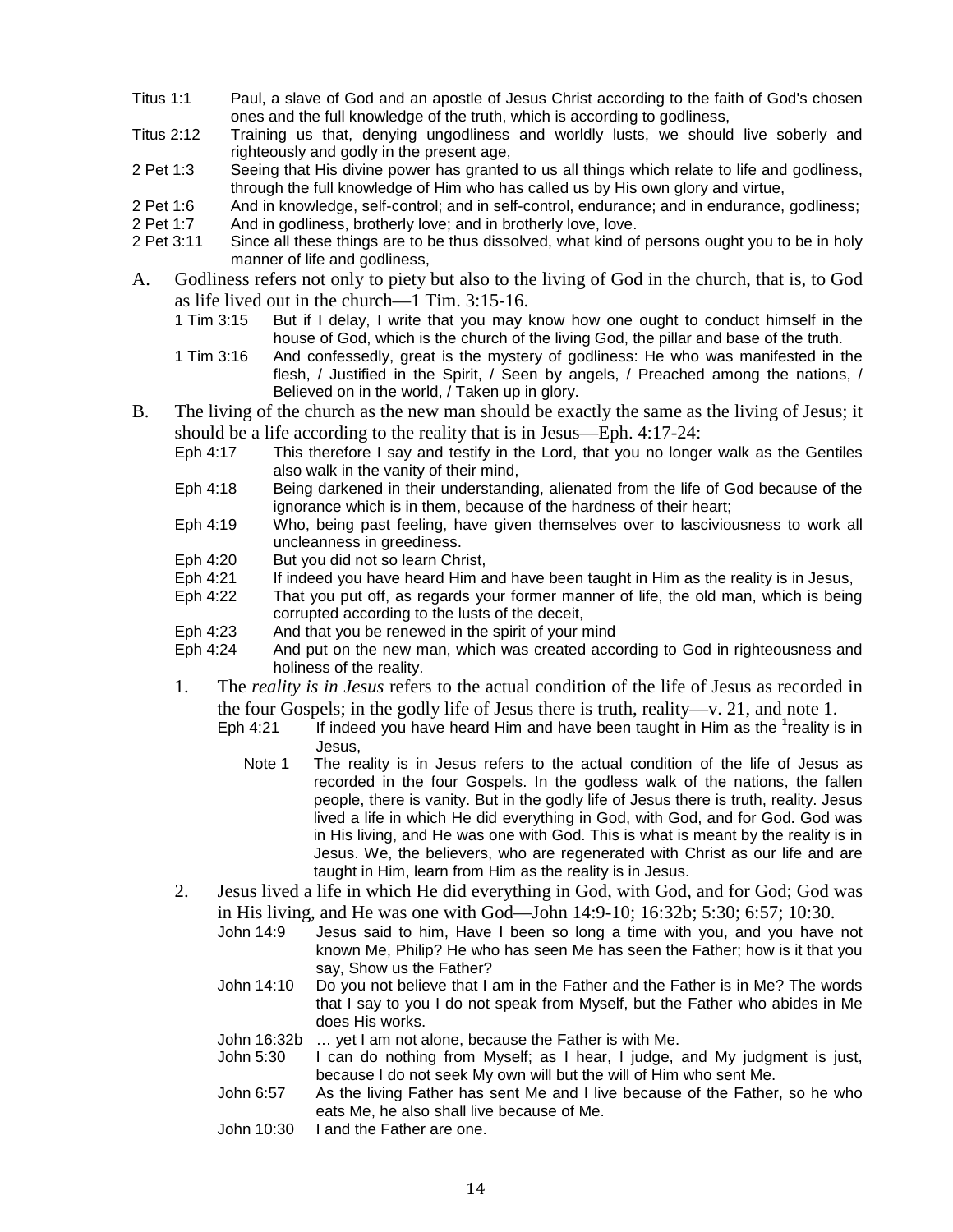3. We, the believers, who are regenerated with Christ as our life and are taught in Him, learn from Him as the reality is in Jesus—3:3, 5-6; Col. 3:4; Eph. 4:20-21.

|          | <b>ICALIT IT IT AND IT IS THE USUS</b> (10) IT IS THE USUS (10), $J$ -0, COI. J.T. LIPII. T.20-21. |
|----------|----------------------------------------------------------------------------------------------------|
| John 3:3 | Jesus answered and said to him, Truly, truly, I say to you, Unless one is born                     |
|          | anew, he cannot see the kingdom of God.                                                            |
| John 3:5 | Jesus answered, Truly, truly, I say to you, Unless one is born of water and the                    |
|          | Spirit, he cannot enter into the kingdom of God.                                                   |
| John 3:6 | That which is born of the flesh is flesh, and that which is born of the Spirit is spirit.          |
| Col 3:4  | When Christ our life is manifested, then you also will be manifested with Him in<br>glory.         |
| Eph 4:20 | But you did not so learn Christ,                                                                   |
| Eph 4:21 | If indeed you have heard Him and have been taught in Him as the reality is in<br>Jesus,            |
|          |                                                                                                    |

## **II. Noah's life and work was one that changed the age; Noah came from a godly family and learned from his forefathers all the godly things—Gen. 5:22, 25-29; 6:8:**

- Gen 5:22 And Enoch walked with God after he had begotten Methuselah three hundred years, and he begot more sons and daughters.
- Gen 5:25 And Methuselah lived one hundred eighty-seven years and begot Lamech.
- Gen 5:26 And Methuselah lived after he had begotten Lamech seven hundred eighty-two years, and he begot more sons and daughters.
- Gen 5:27 And all the days of Methuselah were nine hundred sixty-nine years, and he died.
- Gen 5:28 And Lamech lived a hundred eighty-two years and begot a son.
- Gen 5:29 And he called his name Noah, saying, This one will give us rest from our work and from the toil of our hands, which come because of the ground which Jehovah has cursed.
- Gen 6:8 But Noah found favor in the sight of Jehovah.
- A. Noah inherited the spiritual blessings from his forefathers to maintain and extend God's way of redemption and life:
	- 1. Noah found grace in the eyes of God (v. 8); born into a godly family (cf. Gen. 5:4- 29), he inherited the spiritual blessings from his forefathers and took God's way of redemption and life, including Adam's way of salvation (3:20-21), Abel's way of offering (4:4), Enosh's way of calling (v. 26), all the fathers' way of living and begetting (5:3-28), Enoch's way of walking with God (vv. 22, 24); moreover, by faith he became a righteous man in God's eyes and a perfect man who walked with God in that generation (Heb. 11:7; Gen. 6:9).<br>Gen 6:8 But Noah found favor in the
		- But Noah found favor in the sight of Jehovah.
		- Gen 5:3 And Adam lived one hundred thirty years and begot a son in his likeness according to his image, and he called his name Seth.
		- Gen 5:4 And the days of Adam after he had begotten Seth were eight hundred years, and he begot more sons and daughters.
		- Gen 5:5 And all the days that Adam lived were nine hundred thirty years, and he died.
		- Gen 5:6 And Seth lived one hundred five years and begot Enosh.
		- Gen 5:7 And Seth lived after he had begotten Enosh eight hundred seven years, and he begot more sons and daughters.
		- Gen 5:8 And all the days of Seth were nine hundred twelve years, and he died.
		- Gen 5:9 And Enosh lived ninety years and begot Kenan.<br>Gen 5:10 And Enosh lived after he had begotten Kenan e
		- And Enosh lived after he had begotten Kenan eight hundred fifteen years, and he begot more sons and daughters.
		- Gen 5:11 And all the days of Enosh were nine hundred five years, and he died.<br>Gen 5:12 And Kenan lived seventy years and begot Mahalalel.
		- And Kenan lived seventy years and begot Mahalalel.
		- Gen 5:13 And Kenan lived after he had begotten Mahalalel eight hundred forty years, and he begot more sons and daughters.
		- Gen 5:14 And all the days of Kenan were nine hundred ten years, and he died.
		- Gen 5:15 And Mahalalel lived sixty-five years and begot Jared.
		- Gen 5:16 And Mahalalel lived after he had begotten Jared eight hundred thirty years, and he begot more sons and daughters.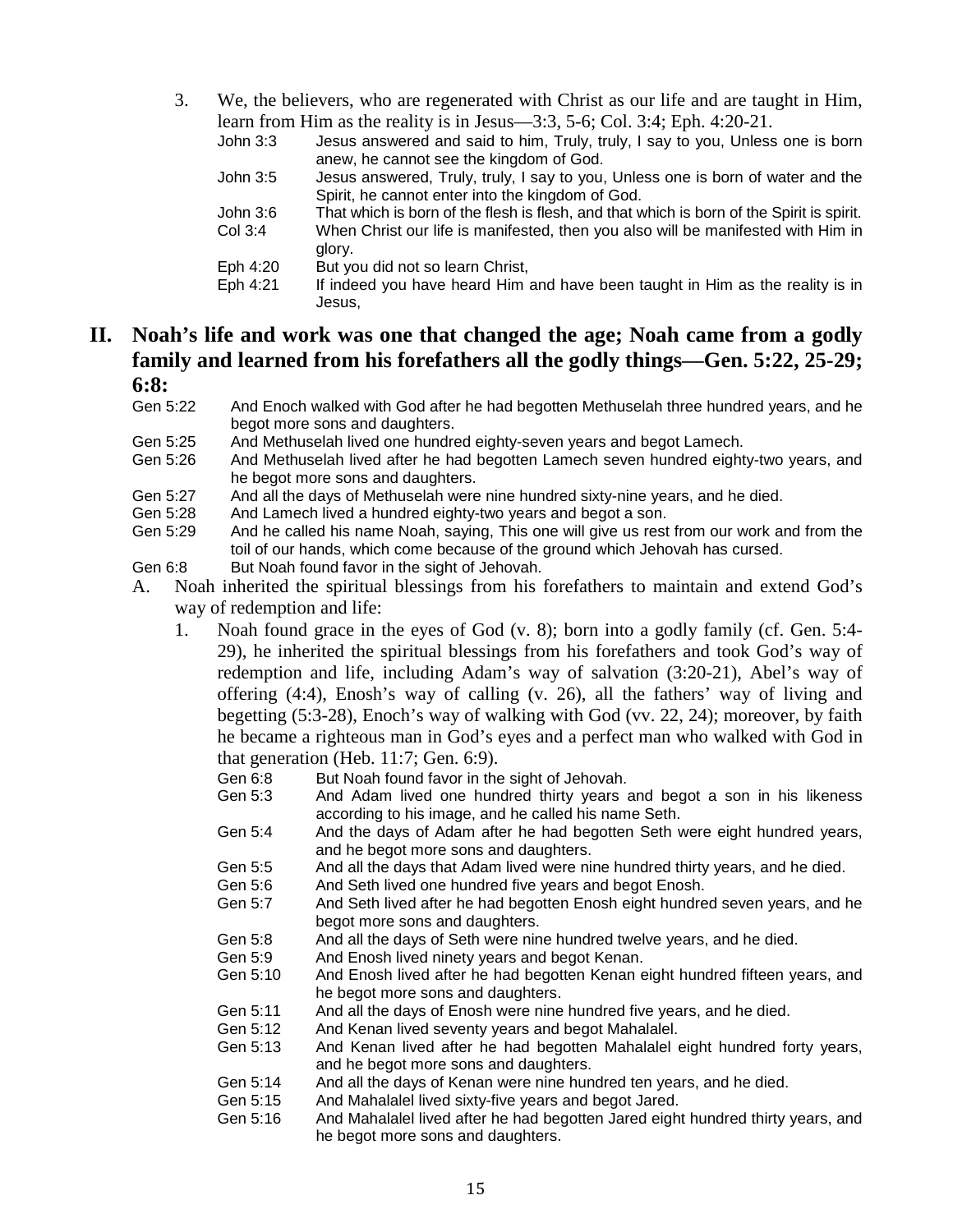- Gen 5:17 And all the days of Mahalalel were eight hundred ninety-five years, and he died.
- Gen 5:18 And Jared lived a hundred sixty-two years and begot Enoch.<br>Gen 5:19 And Jared lived after he had begotten Enoch eight hund
- And Jared lived after he had begotten Enoch eight hundred years, and he begot more sons and daughters.
- Gen 5:20 And all the days of Jared were nine hundred sixty-two years, and he died.
- Gen 5:21 And Enoch lived sixty-five years and begot Methuselah.<br>Gen 5:22 And Enoch walked with God after he had begotten Met
- And Enoch walked with God after he had begotten Methuselah three hundred years, and he begot more sons and daughters.
- Gen 5:23 And all the days of Enoch were three hundred sixty-five years.<br>Gen 5:24 And Enoch walked with God. and he was not. for God took him
- And Enoch walked with God, and he was not, for God took him.
- Gen 5:25 And Methuselah lived one hundred eighty-seven years and begot Lamech.
- Gen 5:26 And Methuselah lived after he had begotten Lamech seven hundred eighty-two years, and he begot more sons and daughters.
- Gen 5:27 And all the days of Methuselah were nine hundred sixty-nine years, and he died.
- Gen 5:28 And Lamech lived a hundred eighty-two years and begot a son.
- Gen 5:29 And he called his name Noah, saying, This one will give us rest from our work and from the toil of our hands, which come because of the ground which Jehovah has cursed.
- Gen 3:20 And the man called his wife's name Eve, because she was the mother of all living.
- Gen 3:21 And Jehovah God made coats of skins for Adam and for his wife and clothed them.
- Gen 4:4 And Abel also brought an offering, from the firstlings of his flock, that is, from their fat portions. And Jehovah had regard for Abel and for his offering.
- Gen 4:26 And to Seth also a son was born, and he called his name Enosh. At that time men began to call upon the name of Jehovah.
- Heb 11:7 By faith Noah, having been divinely instructed concerning things not yet seen and being moved by pious fear, prepared an ark for the salvation of his house, through which he condemned the world, and became heir of the righteousness which is according to faith.
- Gen 6:9 These are the generations of Noah. Noah was a righteous man, blameless in his generations; and Noah walked with God.
- 2. Therefore, he maintained and extended God's way of life so that God could carry out His plan on the corrupted earth according to His desire.
- B. The ark built by Noah eventually not only saved him from God's judgment but also saved his family from that evil generation—vv. 11-14; 7:1; Matt. 24:37-39:
	- Gen 6:11 And the earth was corrupt before God, and the earth was filled with violence.<br>Gen 6:12 And God looked on the earth and behold it was corrupt: for all flesh had com
	- And God looked on the earth, and behold, it was corrupt; for all flesh had corrupted its way upon the earth.
	- Gen 6:13 And God said to Noah, The end of all flesh has come before Me, for the earth is filled with violence because of them; and now I am about to destroy them with the earth.
	- Gen 6:14 Make yourself an ark of gopher wood; you shall make rooms in the ark and shall cover it within and without with pitch.
	- Gen 7:1 Then Jehovah said to Noah, Come into the ark, you and all your household, for you alone I have seen to be righteous before Me in this generation.
	- Matt 24:37 For just as the days of Noah were, so will the coming of the Son of Man be.<br>Matt 24:38 For as they were in those days before the flood, eating and drinking, main
	- For as they were in those days before the flood, eating and drinking, marrying and giving in marriage, until the day in which Noah entered into the ark,
	- Matt 24:39 And they did not know that judgment was coming until the flood came and took all away, so also will the coming of the Son of Man be.
	- 1. This is a type of Christ's salvation that not only delivers us out of eternal perdition but also saves us from the corrupted generation—Acts 2:40; cf. Gal. 1:4.
		- Acts 2:40 And with many other words he solemnly testified and exhorted them, saying, Be saved from this crooked generation.
		- Gal 1:4 Who gave Himself for our sins that He might rescue us out of the present evil age according to the will of our God and Father,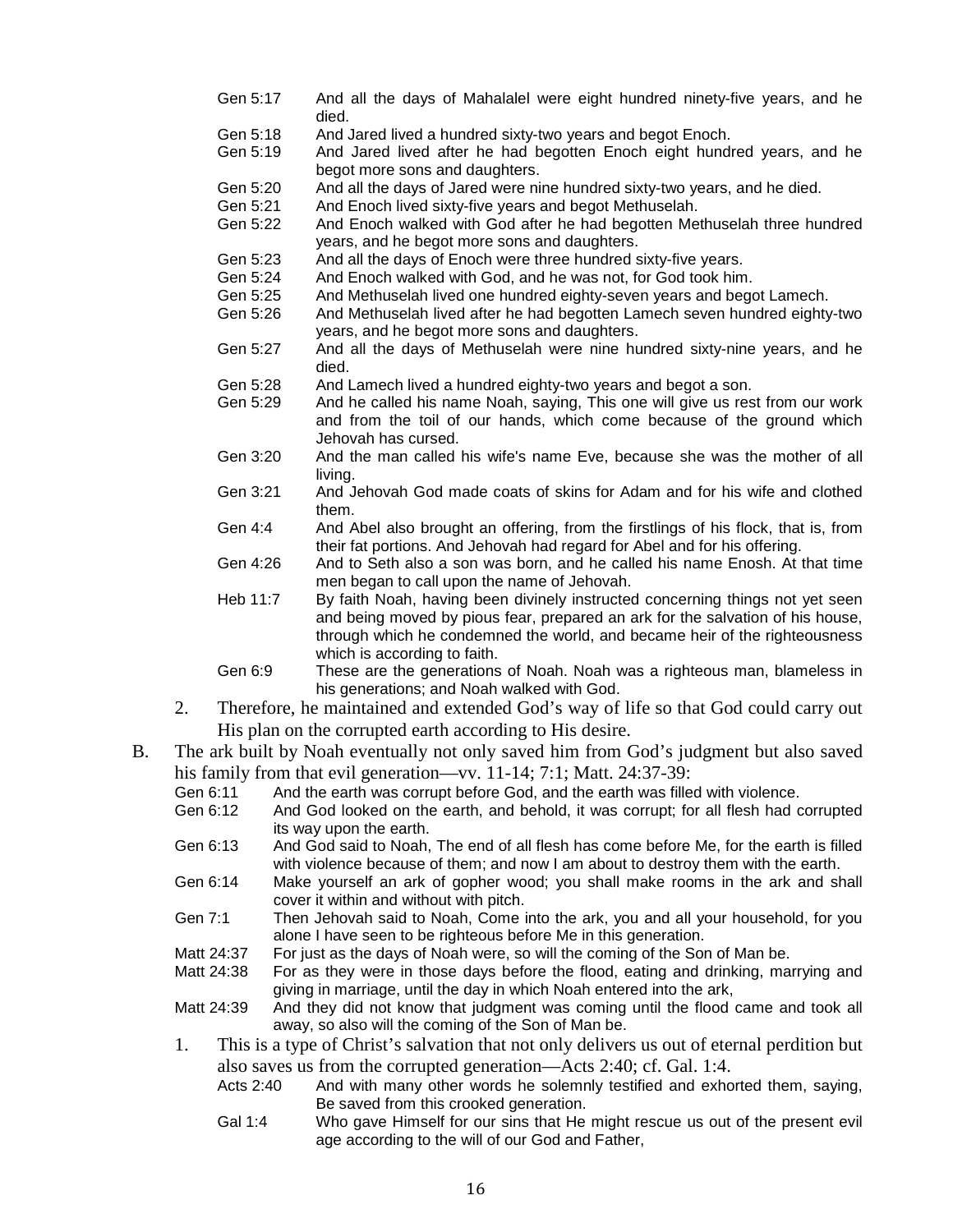2. Whoever is saved will by no means perish; however, we need the further and higher salvation that saves us from the corrupted generation; this salvation is the corporate Christ whom we are building—Gen. 6:11-14; 7:1; Acts 2:40-42; 1 Cor. 12:12; Eph.  $4:16$ .

| .           |                                                                                                                                                                                |
|-------------|--------------------------------------------------------------------------------------------------------------------------------------------------------------------------------|
| Gen 6:11    | And the earth was corrupt before God, and the earth was filled with violence.                                                                                                  |
| Gen 6:12    | And God looked on the earth, and behold, it was corrupt; for all flesh had<br>corrupted its way upon the earth.                                                                |
| Gen 6:13    | And God said to Noah, The end of all flesh has come before Me, for the earth<br>is filled with violence because of them; and now I am about to destroy them<br>with the earth. |
| Gen 6:14    | Make yourself an ark of gopher wood; you shall make rooms in the ark and<br>shall cover it within and without with pitch.                                                      |
| Gen 7:1     | Then Jehovah said to Noah, Come into the ark, you and all your household, for<br>you alone I have seen to be righteous before Me in this generation.                           |
| Acts 2:40   | And with many other words he solemnly testified and exhorted them, saying,<br>Be saved from this crooked generation.                                                           |
| Acts 2:41   | Those then who received his word were baptized, and there were added on<br>that day about three thousand souls.                                                                |
| Acts 2:42   | And they continued steadfastly in the teaching and the fellowship of the<br>apostles, in the breaking of bread and the prayers.                                                |
| 1 Cor 12:12 | For even as the body is one and has many members, yet all the members of<br>the body, being many, are one body, so also is the Christ.                                         |
| Eph 4:16    | Out from whom all the Body, being joined together and being knit together<br>through every joint of the rich supply and through the operation in the measure of                |

each one part, causes the growth of the Body unto the building up of itself in love.

# **III. Among us in the Lord's recovery the most important unit is the church; after the church, the most important unit is the family—1 Tim. 3:15-16; Titus 1:5-9; 2:3-5:**<br>1 Tim 3:15

- But if I delay, I write that you may know how one ought to conduct himself in the house of God, which is the church of the living God, the pillar and base of the truth.
- 1 Tim 3:16 And confessedly, great is the mystery of godliness: He who was manifested in the flesh, / Justified in the Spirit, / Seen by angels, / Preached among the nations, / Believed on in the world, / Taken up in glory.
- Titus 1:5 For this cause I left you in Crete, that you might set in order the things which I have begun that remain and appoint elders in every city, as I directed you:
- Titus 1:6 If anyone is unreprovable, the husband of one wife, having believing children, not accused of dissoluteness or unruly.
- Titus 1:7 For the overseer must be unreprovable as a steward of God, not self-willed, not quick tempered, not an excessive drinker, not a striker, not greedy for base gain;
- Titus 1:8 But hospitable, a lover of good, of a sober mind, righteous, holy, self-controlled;<br>Titus 1:9 Holding to the faithful word, which is according to the teaching of the apostles
- Holding to the faithful word, which is according to the teaching of the apostles, that he may be able both to exhort by the healthy teaching and to convict those who oppose.
- Titus 2:3 Older women likewise to be in demeanor as befits those who engage in sacred things, not slanderers, nor enslaved by much wine, teachers of what is good,
- Titus 2:4 That they may train the young women to love their husbands, to love their children,
- Titus 2:5 To be of a sober mind, pure, workers at home, good, subject to their own husbands, that the word of God would not be blasphemed.
- A. Next to the church, the family is the most important unit in society; without a proper family life, there would be no way to have a healthy society or country; a nation is constituted of families as the basic factors.
- B. We fully realize that without a proper family life it is difficult to have an orderly church life; we also realize that without a proper church life it is difficult to have a normal and proper family life; we are here for the church and also for the family.

### **IV. Apart from the book of Proverbs, the Old Testament does not seem to give us**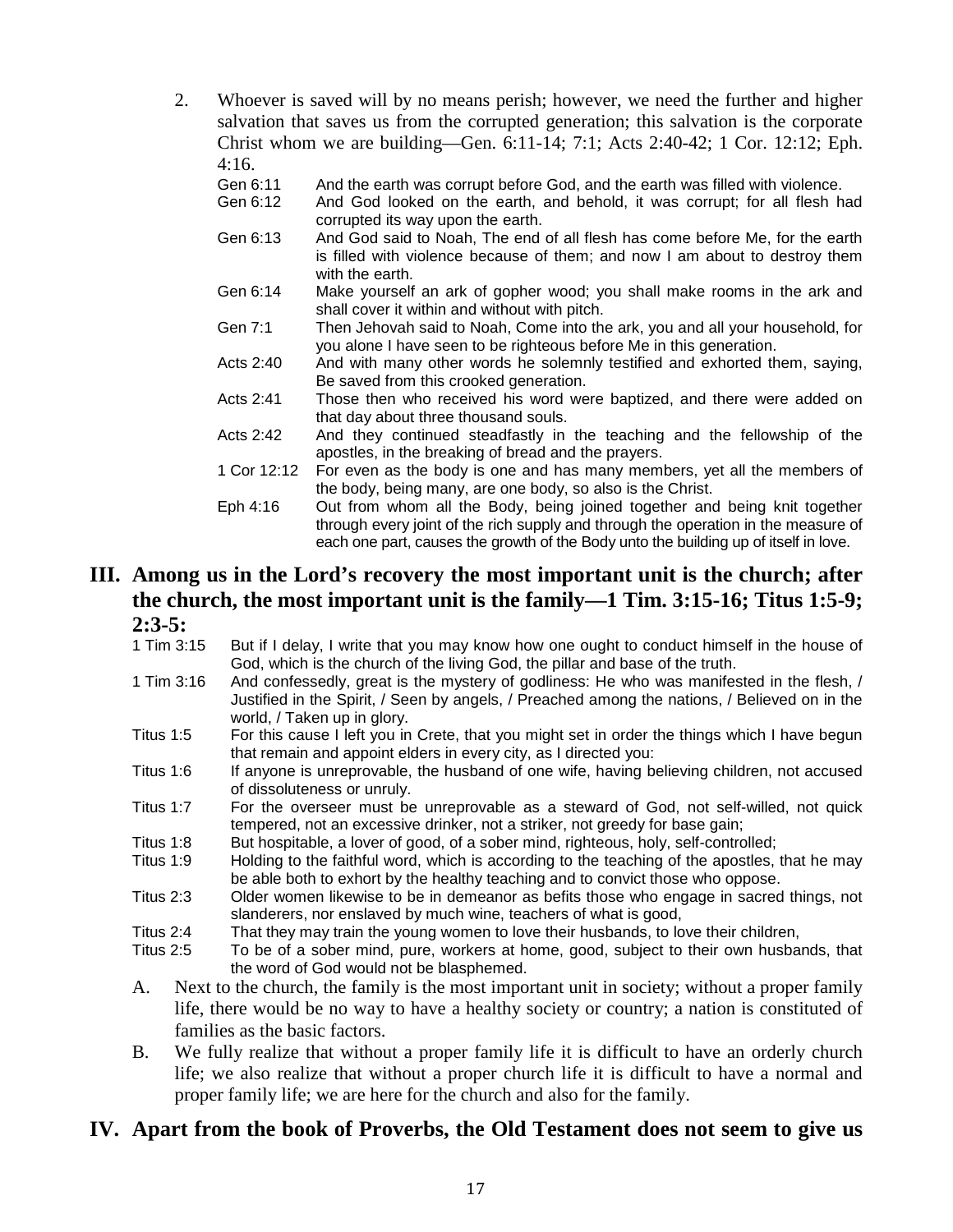# **much teaching concerning parenting, but there are some good examples—Exo. 12:3-7; Deut. 6:7-9, 20-21; 11:18-21; Psa. 78:5-7; Joel 1:3:**<br>Exo 12:3 Speak to all the assembly of Israel, saving. On the tenth of this

- Speak to all the assembly of Israel, saying. On the tenth of this month each man shall take a lamb according to his fathers' house, a lamb for a household.
- Exo 12:4 And if the household is too small for a lamb, then he and his neighbor next to his house shall take one according to the number of the persons in the houses; according to each man's eating you shall make your count for the lamb.
- Exo 12:5 Your lamb shall be without blemish, a year-old male; you may take it from the sheep or from the goats.
- Exo 12:6 And you shall keep it until the fourteenth day of this month; then the whole congregation of the assembly of Israel shall kill it at twilight.
- Exo 12:7 And they shall take some of the blood and put it on the two doorposts and on the lintel of the houses in which they eat it.
- Deut 6:7 And you shall repeat them to your children, and speak about them when you sit in your house and when you journey on the way, and when you lie down and when you rise up;
- Deut 6:8 And you shall bind them on your hand as a sign, and they shall be as frontlets between your eyes;
- Deut 6:9 And you shall write them on the doorposts of your house and on your gates.
- Deut 6:20 When your son asks you in the future, saying, What is the significance of the testimonies and the statutes and the ordinances that Jehovah our God commanded you?
- Deut 6:21 Then you will say to your son, We were Pharaoh's slaves in Egypt, and Jehovah brought us out of Egypt with a mighty hand.
- Deut 11:18 Therefore you shall lay these words of mine on your heart and on your soul; and you shall bind them on your hand as a sign, and they shall be as frontlets between your eyes;
- Deut 11:19 And you shall teach them to your children, speaking about them when you sit in your house and when you journey on the way, and when you lie down and when you rise up;
- Deut 11:20 And you shall write them on the doorposts of your house and on your gates;
- Deut 11:21 That your days may be multiplied, as well as the days of your children, upon the land which Jehovah swore to your fathers to give them, as long as the days of heaven are above the earth.
- Psa 78:5 Indeed He has established a testimony in Jacob / And appointed a law in Israel, / Which He commanded our fathers / That they should make them known to their children;
- Psa 78:6 That the generation to come, / The children to be born, may know them, / Who should arise and relate them to their children;
- Psa 78:7 That they might set their hope in God, / And not forget the deeds of God, / But observe His commandments;
- Joel 1:3 Tell your children about it, / And let your children tell their children, / And let their children tell the next generation.
- A. Adam and Eve were saved, and they passed on the word of salvation to the following generation; we also must share these things with our own children, telling them the sad story of man's fall and proclaiming to them the good news of God's salvation—Gen. 3:21; 4:4.

Gen 3:21 And Jehovah God made coats of skins for Adam and for his wife and clothed them.

- Gen 4:4 And Abel also brought an offering, from the firstlings of his flock, that is, from their fat portions. And Jehovah had regard for Abel and for his offering.
- B. "By faith Abel offered to God a more excellent sacrifice"; since Abel had such faith, exercised this faith, and offered a sacrifice to God in accordance with this faith, he must have heard the preaching of the glad tidings from his parents—Heb. 11:4.
	- Heb 11:4 By faith Abel offered to God a more excellent sacrifice than Cain, through which he obtained the testimony that he was righteous, God testifying to his gifts; and through faith, though he has died, he still speaks.
- C. In the preparation of Moses, God prepared godly parents who infused him with godly thoughts after his birth; through the infusing of his parents, Moses had the godly thought and concept that he needed to rescue the children of Israel—Exo. 2:7-9; Heb. 11:24-25.
	- Exo 2:7 Then his sister said to Pharaoh's daughter, Shall I go and call a nurse from the Hebrew women for you that she may nurse the child for you?
	- Exo 2:8 And Pharaoh's daughter said to her, Go. And the girl went and called the child's mother.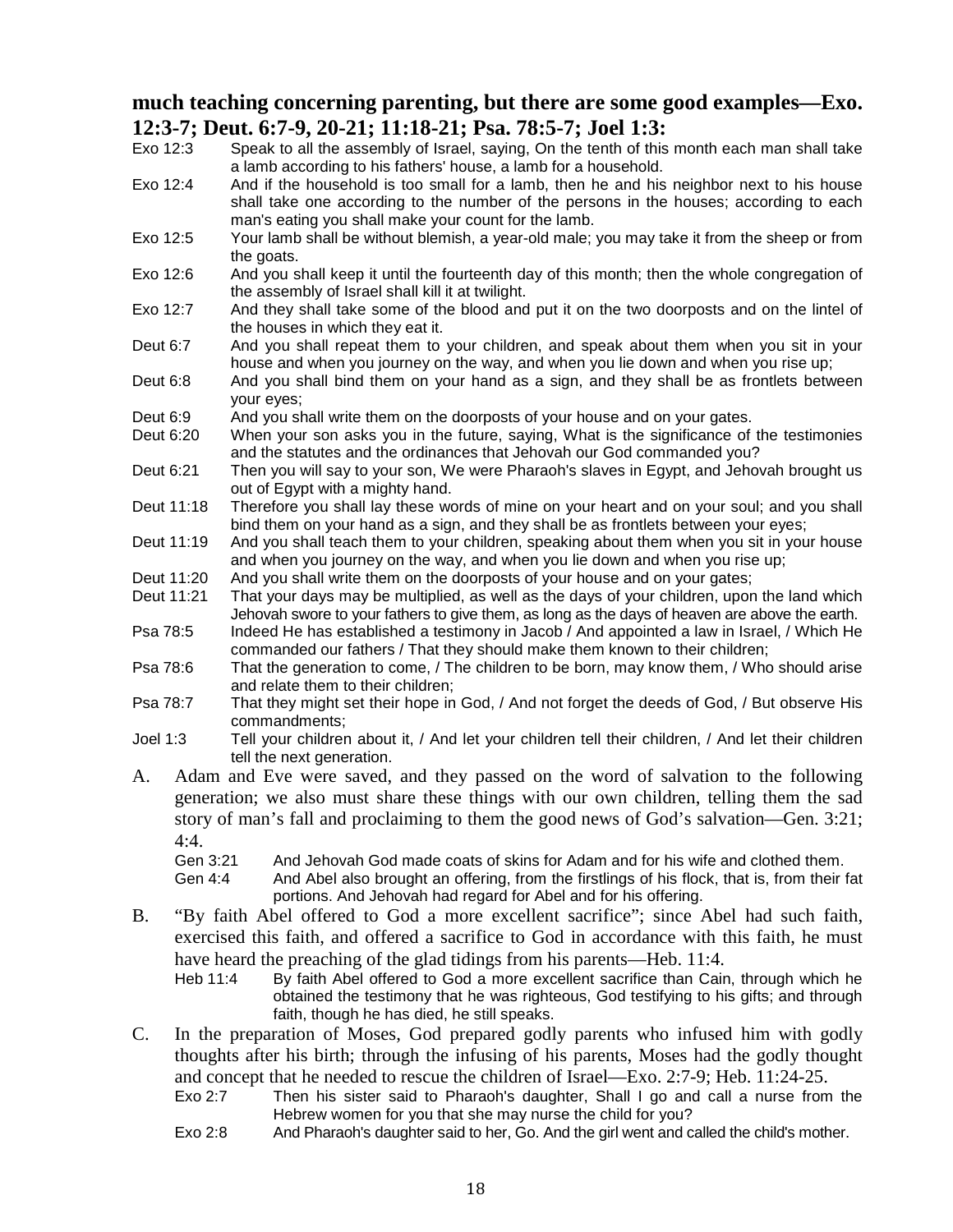- Exo 2:9 And Pharaoh's daughter said to her, Take this child away and nurse him for me, and I will give you your wages. So the woman took the child and nursed him.
- Heb 11:24 By faith Moses, when he had grown up, refused to be called the son of Pharaoh's daughter.
- Heb 11:25 Choosing rather to be ill-treated with the people of God than to have the temporary enjoyment of sin,
- D. With the exception of Joshua and Caleb, those who were qualified and ready to take possession of the good land were younger ones, the second generation–Num. 14:29-31, 38; Deut. 1:35-36:<br>Num 14:29 Y
	- Your corpses shall fall in this wilderness, and none of you who were numbered, according to the number you counted from twenty years old and upward, who have murmured against Me,
	- Num 14:30 Shall come into the land, in which I swore to settle you, except Caleb the son of Jephunneh and Joshua the son of Nun.
	- Num 14:31 But your little ones, whom you said would become plunder, I will bring in, and they will know the land which you have rejected.
	- Num 14:38 Only Joshua the son of Nun and Caleb the son of Jephunneh remained alive out of those men who went to spy out the land.
	- Deut 1:35 Not one of these men, this evil generation, shall by any means see the good land which I have sworn to give to your fathers,
	- Deut 1:36 Except Caleb the son of Jephunneh; he shall see it. And to him I will give the land on which he has trodden, and to his children, because he has fully followed Jehovah.
	- 1. The second generation did not pass through as much as the first generation did, but they received the benefit of what the first generation experienced—11:2-7; Josh. 1:1-3.
		- Deut 11:2 And realize today that I am speaking not with your sons, who do not know and who have not seen the discipline of Jehovah your God, His greatness, His mighty hand and His outstretched arm;
		- Deut 11:3 And His signs and works, which He did in the midst of Egypt against Pharaoh, the king of Egypt, and against all his land;
		- Deut 11:4 And what He did to Egypt's forces, to their horses and to their chariots, when He caused the water of the Red Sea to flow over them while they were pursuing you; and Jehovah made them perish to this day;
		- Deut 11:5 And what He did for you in the wilderness until you came to this place;
		- Deut 11:6 And what He did to Dathan and Abiram, the sons of Eliab, the son of Reuben, when the earth opened its mouth and swallowed them up and their households and their tents and all their substance that went with them, from the midst of all Israel.
		- Deut 11:7 But it is your eyes that have seen all the great work of Jehovah which He did.
		- Josh 1:1 After the death of Moses the servant of Jehovah, Jehovah spoke to Joshua the son of Nun, Moses' attendant, saying,
		- Josh 1:2 Moses My servant is dead; now then arise, and cross over this Jordan, you and all this people, into the land which I am giving to them, to the children of Israel.
		- Josh 1:3 Every place on which the sole of your foot treads I have given to you, as I promised Moses.
	- 2. The principle is the same with us in the Lord's recovery today; what the older ones have experienced is being passed on to the younger ones and will be very effective in building them up and preparing them to fight with God and for God—2 Tim. 2:2. 2 Tim 2:2 And the things which you have heard from me through many witnesses, these

commit to faithful men, who will be competent to teach others also.

### **V. The New Testament gives examples of households, which clearly show us that the unit of God's salvation and service is the household:**

A. In the New Testament we see many sweet households, such as the household of Caesar (Phil. 4:22), the household of Cornelius (Acts 10:22-24), the household of Lydia (16:13- 15), the household of the jailer (vv. 29-34), and the household of Crispus (18:8).<br>Phil 4:22 All the saints greet you, and especially those of Caesar's household.

All the saints greet you, and especially those of Caesar's household.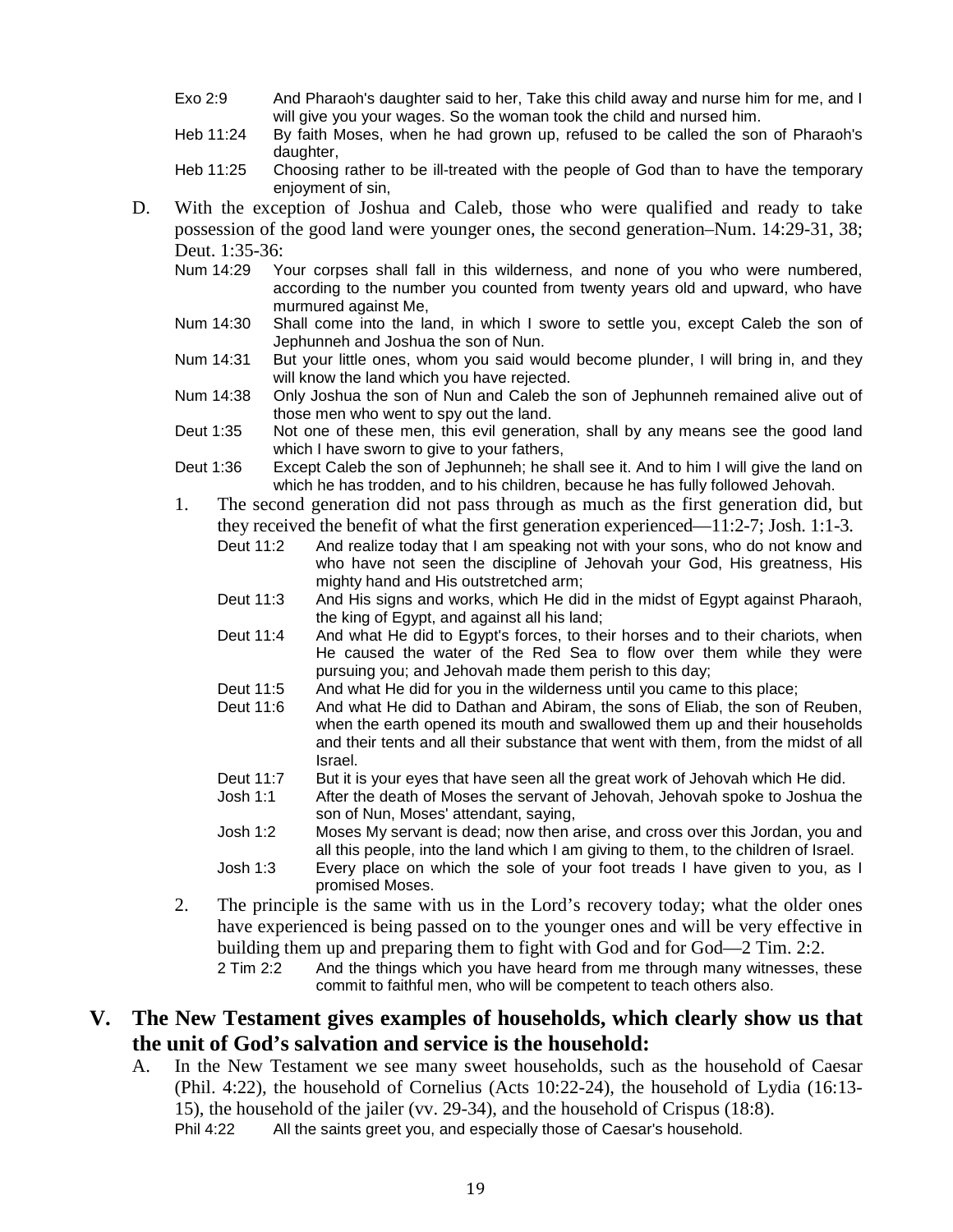- Acts 10:22 And they said, Cornelius, a centurion, a righteous man and one who fears God and is well attested to by the whole nation of the Jews, was divinely instructed by a holy angel to send for you to come to his house and hear words from you.
- Acts 10:23 So he called them in and lodged them. And on the next day he rose up and went away with them; and some of the brothers from Joppa accompanied him.

Acts 10:24 And on the next day they entered into Caesarea. And Cornelius was awaiting them, having called together his relatives and intimate friends.

- Acts 16:13 And on the Sabbath day we went outside the gate by the river, where we supposed there would be a place of prayer; and we sat down and spoke to the women who had come together.
- Acts 16:14 And a certain woman named Lydia, a seller of purple-dyed goods from the city of Thyatira who worshipped God, was listening, whose heart the Lord opened to give heed to the things being spoken by Paul.
- Acts 16:15 And when she was baptized, as well as her household, she entreated us, saying, If you have judged me to be faithful to the Lord, come into my house and abide. And she constrained us.
- Acts 16:29 And the jailer asked for lights and rushed in; and trembling, he fell down before Paul and Silas.
- Acts 16:30 And leading them outside, he said, Sirs, what must I do to be saved?
- Acts 16:31 And they said, Believe on the Lord Jesus, and you shall be saved, you and your household.
- Acts 16:32 And they spoke the word of God to him together with all those in his house.
- Acts 16:33 And he took them with him in that very hour of the night and washed their wounds. And he was baptized immediately, he and all his household.
- Acts 16:34 And he brought them up into his house and set a table before them; and he exulted because he had believed in God with all his household.
- Acts 18:8 And Crispus, the ruler of the synagogue, believed in the Lord with his whole household; and many of the Corinthians, when they heard, believed and were baptized.
- B. In addition, there were houses in which the meetings were held, such as Aquila and Prisca's house (Rom. 16:3-5; 1 Cor. 16:19) and the house of Philemon (Philem. 1-2).
	- Rom 16:3 Greet Prisca and Aquila, my fellow workers in Christ Jesus,
	- Rom 16:4 Who risked their own necks for my life, to whom not only I give thanks, but also all the churches of the Gentiles;
	- Rom 16:5 And greet the church, which is in their house. Greet Epaenetus, my beloved, who is the firstfruits of Asia unto Christ.
	- 1 Cor 16:19 The churches of Asia greet you. Aquila and Prisca greet you much in the Lord, with the church, which is in their house.
	- Philem 1 Paul, a prisoner of Christ Jesus, and Timothy the brother, to Philemon our beloved and fellow worker
	- Philem 2 And to Apphia the sister and to Archippus our fellow soldier and to the church, which is in your house:

## **VI. From the beginning of the Lord's recovery in China, Brother Nee pointed out that the church needs to be built up with the household as a unit:**

- A. "I would like to say emphatically that the family life of our next generation has much to do with the church life of our next generation...The church life of the next generation will be strong only if you take care of this matter well. If our next generation has terrible families, the church will suffer many drawbacks…In the coming days may God bestow His grace to the church so that many young families will be raised up in which both the husband and the wife serve the Lord and walk in His way together in one accord. How beautiful such a picture will be!"—*The Collected Works of Watchman Nee*, vol. 49, p. 497.
- B. "A good church life is maintained through good families. The husbands have to be good and the wives also have to be good. Then the church life will be free of problems"—p. 518.

## **VII. The church life is the purpose of the Christian life, and it is a great reality in**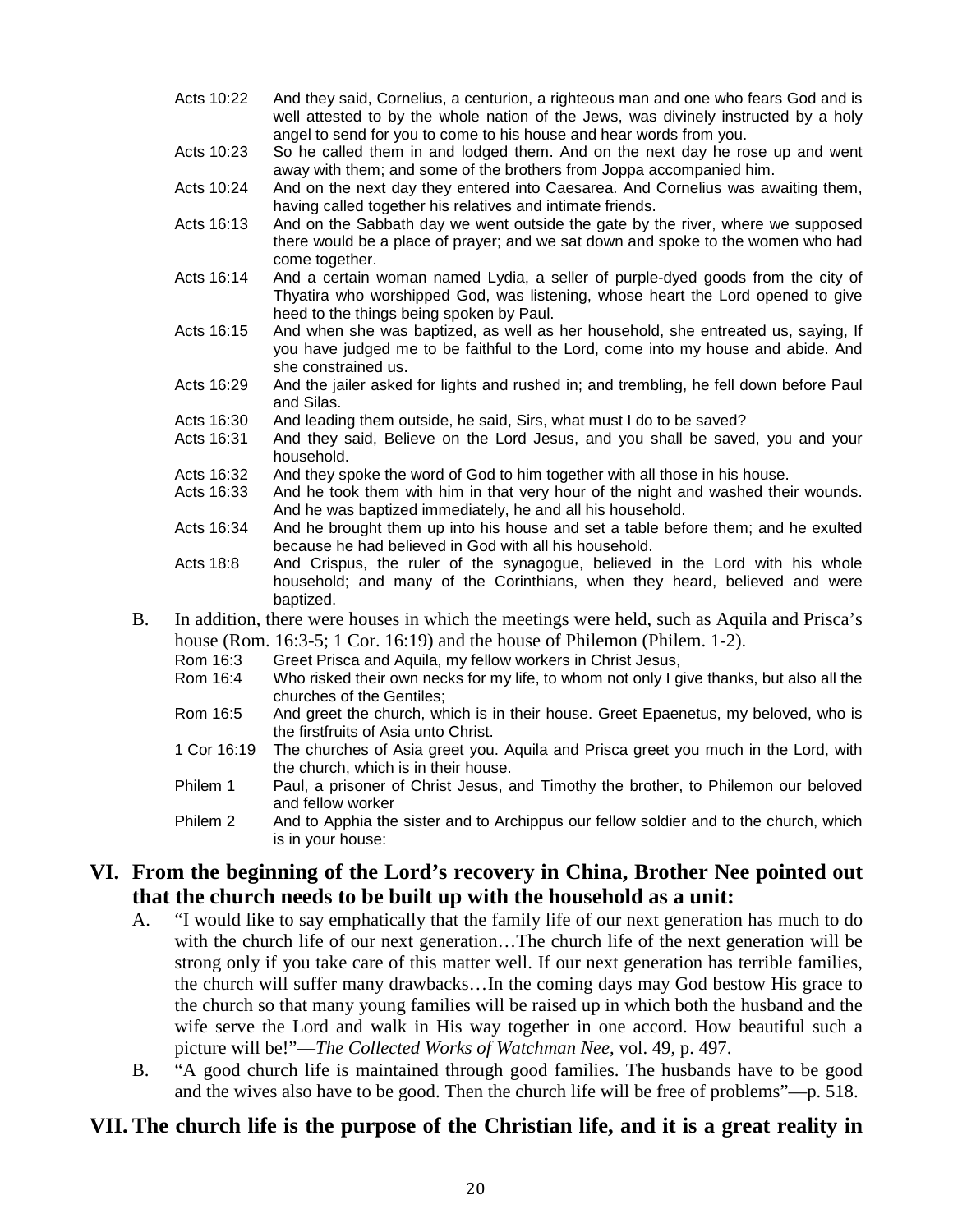### **the universe; hence, our family life should be brought into the church life— Matt. 16:16-19; Philem. 1-2:**

- Matt 16:16 And Simon Peter answered and said, You are the Christ, the Son of the living God.<br>Matt 16:17 And Jesus answered and said to him Blessed are you. Simon Bariona, because f
- And Jesus answered and said to him, Blessed are you, Simon Barjona, because flesh and blood has not revealed this to you, but My Father who is in the heavens.
- Matt 16:18 And I also say to you that you are Peter, and upon this rock I will build My church, and the gates of Hades shall not prevail against it.
- Matt 16:19 I will give to you the keys of the kingdom of the heavens, and whatever you bind on the earth shall have been bound in the heavens, and whatever you loose on the earth shall have been loosed in the heavens.
- Philem 1 Paul, a prisoner of Christ Jesus, and Timothy the brother, to Philemon our beloved and fellow worker
- Philem 2 And to Apphia the sister and to Archippus our fellow soldier and to the church, which is in your house:
- A. We need to realize that in the sight of God, nothing compares with the church; thus, apart from the church life, our family life is vanity; only when our family life is brought into the church life will it be reality—Matt. 13:45-46; Acts 20:28; Eccl. 1:2:
	- Matt 13:45 Again, the kingdom of the heavens is like a merchant seeking fine pearls;
	- Matt 13:46 And finding one pearl of great value, he went and sold all that he had and bought it.
	- Acts 20:28 Take heed to yourselves and to all the flock, among whom the Holy Spirit has placed you as overseers to shepherd the church of God, which He obtained through His own blood.
	- Eccl 1:2 Vanity of vanities, says the Preacher; / Vanity of vanities; all is vanity.
- B. While we need to bear the responsibility of taking care of our family, we need to see that the church is a treasure in God's heart—1 Tim. 3:2, 4, 12; Titus 2:4-5; Matt. 13:45-46.
	- 1 Tim 3:2 The overseer then must be without reproach, the husband of one wife, temperate, of a sober mind, orderly, hospitable, apt to teach;
	- 1 Tim 3:4 One who manages well his own house, having his children in subjection with all gravity
	- 1 Tim 3:12 Deacons must be husbands of one wife, managing their children and their own houses well.
	- Titus 2:4 That they may train the young women to love their husbands, to love their children,<br>Titus 2:5 To be of a sober mind, pure, workers at home, good, subject to their own husband
	- To be of a sober mind, pure, workers at home, good, subject to their own husbands, that the word of God would not be blasphemed.
	- Matt 13:45 Again, the kingdom of the heavens is like a merchant seeking fine pearls;<br>Matt 13:46 And finding one pearl of great value he went and sold all that he had and
	- And finding one pearl of great value, he went and sold all that he had and bought it.

### **Excerpts from the Ministry:**

### **THE GREAT MYSTERY OF GODLINESS— GOD MANIFESTED IN THE FLESH**

According to the context [in 1 Timothy 3], godliness here [1 Timothy 3:16a: "And confessedly, great is the mystery of godliness"] refers not only to piety but also to the living of God in the church, i.e., to God as life lived out in the church. This is the great mystery confessed universally by believers in Christ. (*Holy Bible Recovery Version*, 1 Tim. 3:16, footnote 2)

According to unconfirmed historical accounts, these six lines of poetry [in 1 Timothy 3:16] made up a song that the saints in the early church loved to sing. *He* refers to Christ, who was God manifested in the flesh as the mystery of godliness. The transition from *the mystery of godliness* to *He* implies that Christ as the manifestation of God in the flesh is the mystery of godliness (Col. 1:27; Gal. 2:20). This mystery of godliness is the living of a proper church, and such a living also is the manifestation of God in the flesh. (*Holy Bible Recovery Version*, 1 Tim. 3:16, footnote 3)

["Taken up in glory" in 1 Timothy 3:16] refers to Christ's ascension into glory (Mark 16:19; Acts 1:9-11; 2:33; Phil. 2:9). According to the sequence of historical events, Christ's ascension preceded His being preached among the nations. However, it is listed here as the last step in Christ's being the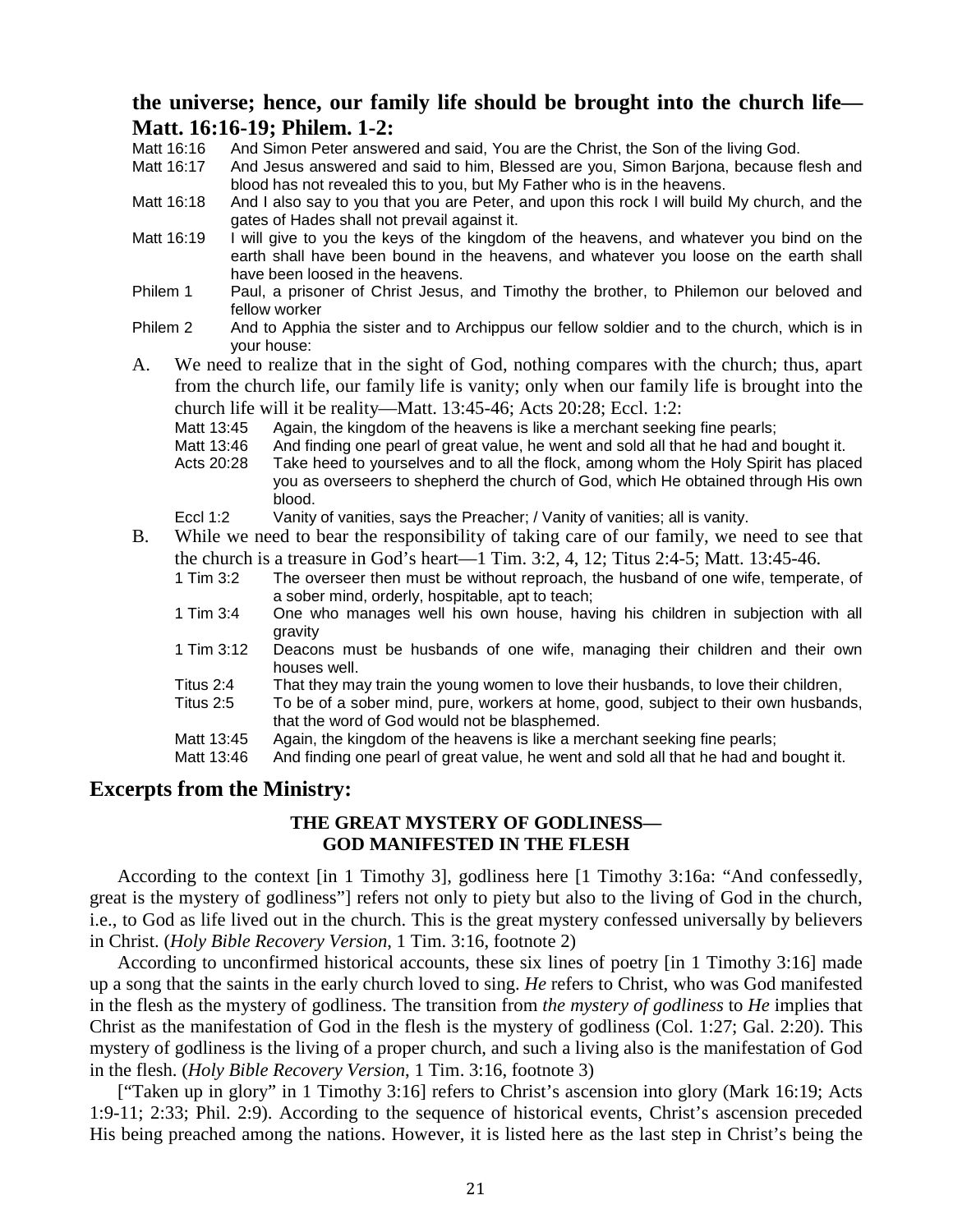manifestation of God in the flesh. This must indicate that the church too is taken up in glory. Hence, it implies that not only Christ Himself as the Head but also the church as the Body are the manifestation of God in the flesh. When a church is well taken care of according to the instructions given in the first two chapters [of 1 Timothy]…the church will function as the house and household of the living God for His move on the earth, and as the supporting pillar and holding base of the truth, bearing the divine reality of Christ and His Body as a testimony to the world. Then the church becomes the continuation of Christ as the manifestation of God in the flesh. This is the great mystery of godliness—Christ lived out of the church as the manifestation of God in the flesh! (*Holy Bible Recovery Version*, 1 Tim. 3:16, footnote 9)

#### **NOAH**

Genesis 6:9 tells us that Noah walked with God. Undoubtedly, Noah inherited all the spiritual blessings from his forefathers, such as Adam, Abel, Enosh, Enoch, etc. and he followed his great grandfather, Enoch, to walk with God in a crooked, perverse, and adulterous generation. I do believe that he was much influenced by hearing of his great grandfather Enoch's godly walk. Noah stood for a strong continuation of the line of life and, with much development, he carried it on further…

Genesis 6:8 says, "But Noah found grace in the eyes of the Lord." Finding grace in the eyes of the Lord is not a small thing. What does "finding grace" mean? Notice that this verse does not say that God was gracious to Noah, or that the Lord granted grace to Noah. No, it says that Noah found grace. Remember that Genesis is a book filled with spiritual seeds. Here, in 6:8, we have the first mention of grace in the Bible. Noah was able to be what he was because he found grace in the eyes of the Lord.

Hebrews 4:16 tells us to come boldly to the throne of grace that we may obtain mercy and find grace in time of need. When I was young, nearly every day in my prayers I would say, "Lord, I am coming to the throne of grace. At Your throne of grace I find grace for my timely need. Lord, I need Your grace every minute. I not only need Your grace every year, every week, every day, and every hour, but every minute. Without Your grace, I simply cannot bear anything." Today I still need the Lord's grace every minute. Perhaps in a few minutes my folks will give me a difficult time, or else one of the brothers will come to bother me. Perhaps I will receive a phone call from a sister. So, I keep on telling the Lord, "Lord, I need Your grace every minute. I know that You are gracious and that You have grace ready for me. Lord, since grace needs my cooperation, I kneel before the throne of grace to find grace to meet my need." Many times we simply cannot stand our situation and we cannot face what is happening to us. However, there is a place called the throne of grace. Come boldly to the throne of grace that you may find mercy and grace for your time of need.

Do you believe that, by himself, Noah was able to find grace in the eyes of the Lord? I do not believe that he did this by himself. The flood came 1,656 years after Adam was made. Adam lived for nine hundred thirty years. This leaves seven hundred twenty-six years from the year Adam died to the year the deluge came. When Adam was six hundred twenty-two years of age, Enoch was born and he lived as a contemporary of Adam for three hundred and eight years. After Adam died, Enoch still lived another fifty-seven years before he was taken by God. Sixty-nine years later Noah was born. So, Noah was born only one hundred twenty-six years after Adam's death. When Enoch was sixty-five, he begat Methuselah and then lived for another three hundred years before he was taken away. Methuselah lived for nine hundred sixty-nine years, dying in Noah's six hundredth year, the year the deluge came. Undoubtedly, Enoch learned the things of God from his forefathers, perhaps even learning directly from Adam. The fact that Enoch named his son "Methuselah," which means "when he is dead, it shall be sent," proves that he taught his son concerning God. Methuselah must have taught his son, Lamech, and Lamech his son, Noah. Noah came from a godly family and learned from his forefathers all the godly things. Thus, he came to realize his need for grace. His generation was corrupt and filled with violence. The human race had become flesh. Noah lived in a crooked, perverse, and evil generation. Nevertheless, his parents and grandparents taught him the things of God, and he realized that he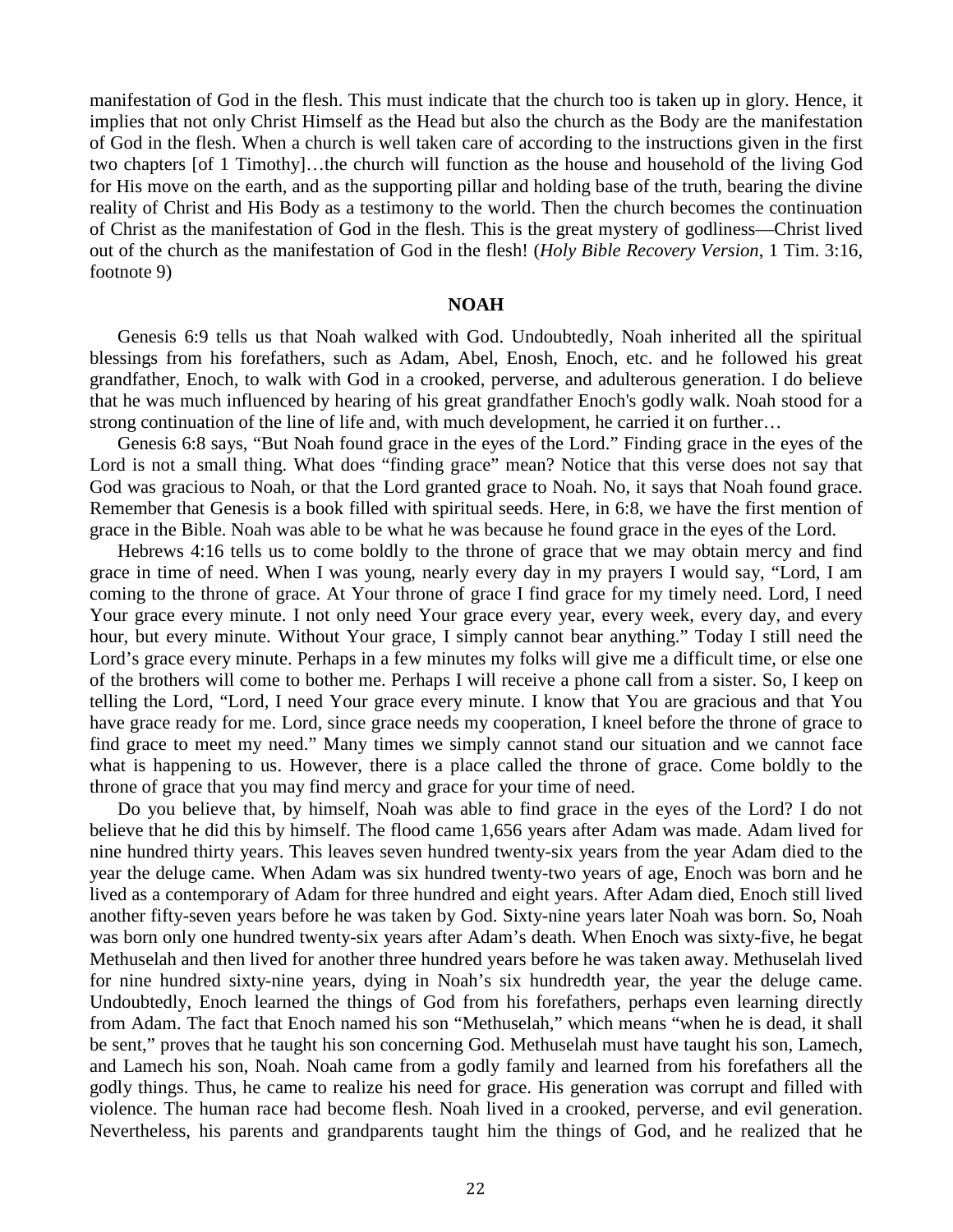needed God's grace. (*Life-Study of Genesis*, msg. 28, pp. 374-376)

Noah was born into the human race that was corrupt to the uttermost, and he lived among that race. At that time, men abused their fallen bodies and became flesh. They were full of lusts (Gen. 6:3a, 5). As a result, the fallen angels joined themselves to man through illegal marriage, so that the human race was no longer pure but became a mixture of the human nature with fallen spirits (Gen. 6:2, 4). That was the most evil thing in the eyes of God, and He could not tolerate it.

But Noah found grace in the eyes of God (Gen. 6:8). Born into a godly family (cf. Gen. 5:4-29), he inherited the spiritual blessings from his forefathers and took God's way of redemption and life, including Adam's way of salvation, Abel's way of offering, Enosh's way of calling, and Enoch's way of walking with God. Moreover, by faith he became a righteous man in God's eyes and a perfect man who walked with God in that generation (Heb. 11:7; Gen. 6:9). Therefore, he maintained and extended God's way of life so that God could carry out His plan on the corrupted earth according to His desire. (*Truth Lessons*, Level Two, vol. 2, ch. 17, p. 44)

The ark saved the whole family of Noah from the pounding and drowning of the flood. This is a type of the salvation of Christ that saves God's elect from God's punishment. In the days of Noah, people were befuddled by eating, drinking, marrying, and giving in marriage; they did not know that judgment was coming, until the flood came and destroyed them all (Luke 17:26-27). Likewise, people today are befuddled by the necessities of this life and do not know that God's judgment will come upon them by the Lord's appearing. Just as Noah was saved by the ark that was built by his work, so we must also work out our own salvation (Phil. 2:12) that at the Lord's coming we may be saved from God's punishment and not suffer the plagues that the world will suffer.

The ark built by Noah eventually not only saved him from God's judgment but also saved his family of eight from that evil generation. This is a type of Christ's salvation that not only delivers us out of eternal perdition but also saves us from the corrupted generation. Whoever is saved will by no means perish. However, we need the further and higher salvation that saves us from the corrupted generation. This salvation is the corporate Christ whom we are building. We need not only to preach the individual Christ but also to build the corporate Christ, the church. This Christ may be considered today's ark. Through this Christ as salvation thousands of people have been saved not only from God's judgment but also from the crooked and perverted generation...

The ark saved Noah and his whole family from the evil generation and ushered them into a new age that they might live an altogether new life for God and before God. In like manner, Christ's salvation also saves God's chosen people from the corrupted generation and ushers them into a renewed age, into the new realm of resurrection. Noah and his household passed through the flood waters by being in the ark. After the flood, the ark rested on the mountain of Ararat. Their passing through the flood was a type of baptism; the ark's resting upon the mountains was a type of Christ's resurrection; and the living of Noah's family of eight after the flood was a type of the church life. Through baptism we buried the old community and the old society, and in resurrection we have entered into another community, another society, which is the church life. (*Truth Lessons*, Level Three, vol. 1, ch. 4, pp. 42-44)

### **THE FOCUS OF THE CHANGE IN SYSTEM— THE HOUSEHOLD**

The focus of the change in system is the household. In the New Testament we see many sweet households, such as the household of Caesar (Phil. 4:22), the household of Cornelius (Acts 10:22-24), the household of Lydia, a seller of purple-dyed goods (16:13-15), and the household of the jailer whose name is unknown (vv. 29-34). There was also the household of Stephanas (1 Cor. 1:16) and the household of Crispus (Acts 18:8). In addition, there were houses in which the meetings were held, such as Aquila and Prisca's house (Rom. 16:3-5; 1 Cor. 16:19), the house of Nymphas (Col. 4:15), and the house of Philemon (Philem. 1-2). These examples clearly show us that the unit of God's salvation and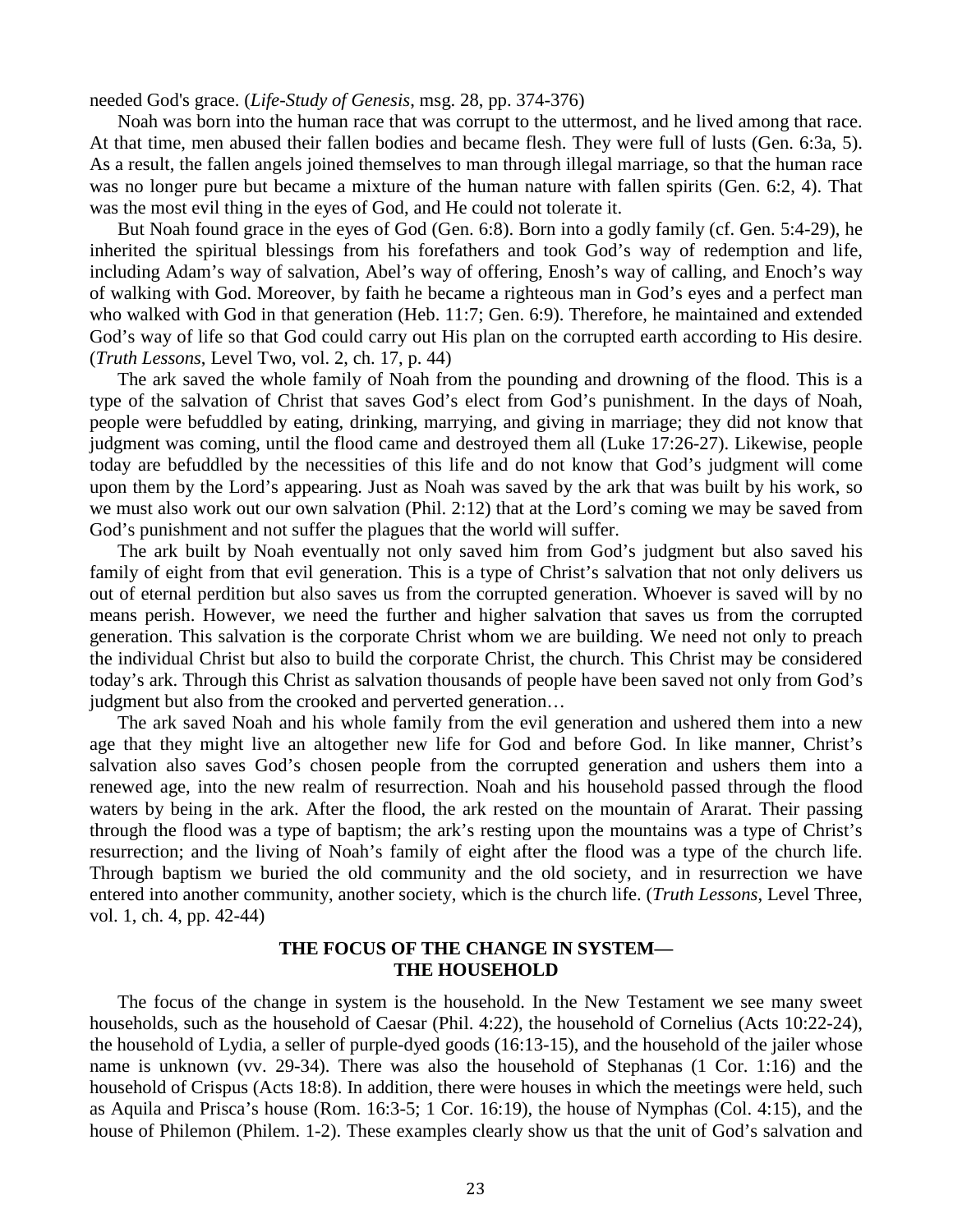service is the household.

Even in the Old Testament, in the two great types of salvation, the household is the unit of salvation. The first is the type of the flood, in which the eight members of the house of Noah entered into the ark and were thus saved from God's judgment on the world (Gen. 7:1; Heb. 11:7; 2 Pet. 2:5). The second is the type of the passover, in which each Israelite household took a lamb, killed it, put the blood on the doorposts and the lintel of the house, and ate the flesh of the lamb. It was not a lamb for each person but a lamb for each household as a unit (Exo. 12:3-8). In the past we have ignored these clear truths of the Bible; we were influenced by Christianity and were distracted and carried away.

From the beginning of the Lord's recovery in China, Brother Nee pointed out that the church needs to be built up with the household as a unit. I received this matter from him and brought the practice to Taiwan. In addition, I introduced the practice of the "groups." However, in 1984 when I returned to Taiwan, these two practices were almost non-existent. We were under the influence of the nations and were following their customs (2 Kings 17:33) to walk in the way of the denominations in Christianity by copying their practice of big meetings, in which one man speaks while all the rest listen. This practice brings forth the "clergy" and the "laity," which prevents the functioning of the saints. Seeing this, I want to bring out a specific way for our practice at this crucial time. (*CWWL, 1986*, vol. 3, "The Furtherance of the New Way for the Lord's Recovery," ch. 1, pp. 488-489)

### **BRINGING OUR FAMILY LIFE INTO THE CHURCH LIFE**

The church life is the purpose of the Christian life, and it is a great reality in the universe. Hence, our family life should be brought into the church life. We should help all the members of our family to be not only saved but also brought into the church life. This is a matter of spiritual warfare.

We need to realize that in the sight of God, nothing compares with the church. Thus, apart from the church life, our family life is vanity. Only when our family life is brought into the church life will it be reality. While we need to bear the responsibility of taking care of our family, we need to see that the church is a treasure in God's heart.

In order for the saints in the church life to meet the Lord's requirements, they need to realize that in the sight of God, the genuine church life is the kingdom of God. Romans 14:17 says, "The kingdom of God is not eating and drinking, but righteousness and peace and joy in the Holy Spirit." Because the context here deals with the church life in the present age, this verse is a strong proof that, in a practical sense, the proper church life is the kingdom of God.

Although many Christians appreciate the Lord's charge in Matthew 6:33 to seek first the Father's kingdom and His righteousness, few realize that the kingdom of God in this age is the church life. This is confirmed by the Lord's word in Matthew 16:18-19, which says, "Upon this rock I will build My church, and the gates of Hades shall not prevail against it. I will give to you the keys of the kingdom of the heavens." In these verses kingdom of the heavens is used interchangeably with church, indicating that the genuine church is the kingdom of the heavens in this age. For this reason Matthew 18:17 reveals that the believers are to obey the church. If a brother sins, we first need to deal with him in love (v. 15), then by two or three witnesses (v. 16), and finally through the church with authority. Verse 17 says, "If he refuses to hear them, tell it to the church; and if he refuses to hear the church also, let him be to you just like the Gentile and the tax collector." If a believer refuses to hear the church, he will lose the fellowship of the church. The Gospel of Matthew, a book on the kingdom, reveals that the church life is the practical kingdom of God on earth in the present age. If we are sincere with the Lord about seeking first the kingdom of God, we must be in the church life. Apart from the church life we cannot be in the kingdom of God in a practical way.

Furthermore, the church meetings are crucial because the church life is practically expressed by the church meetings. Without the church meetings, the church is something ethereal; it cannot be manifested in a practical way. The church meetings constitute the practical church life. Thus, we should not come to the church meetings empty-handed. Rather, we should come with a portion of